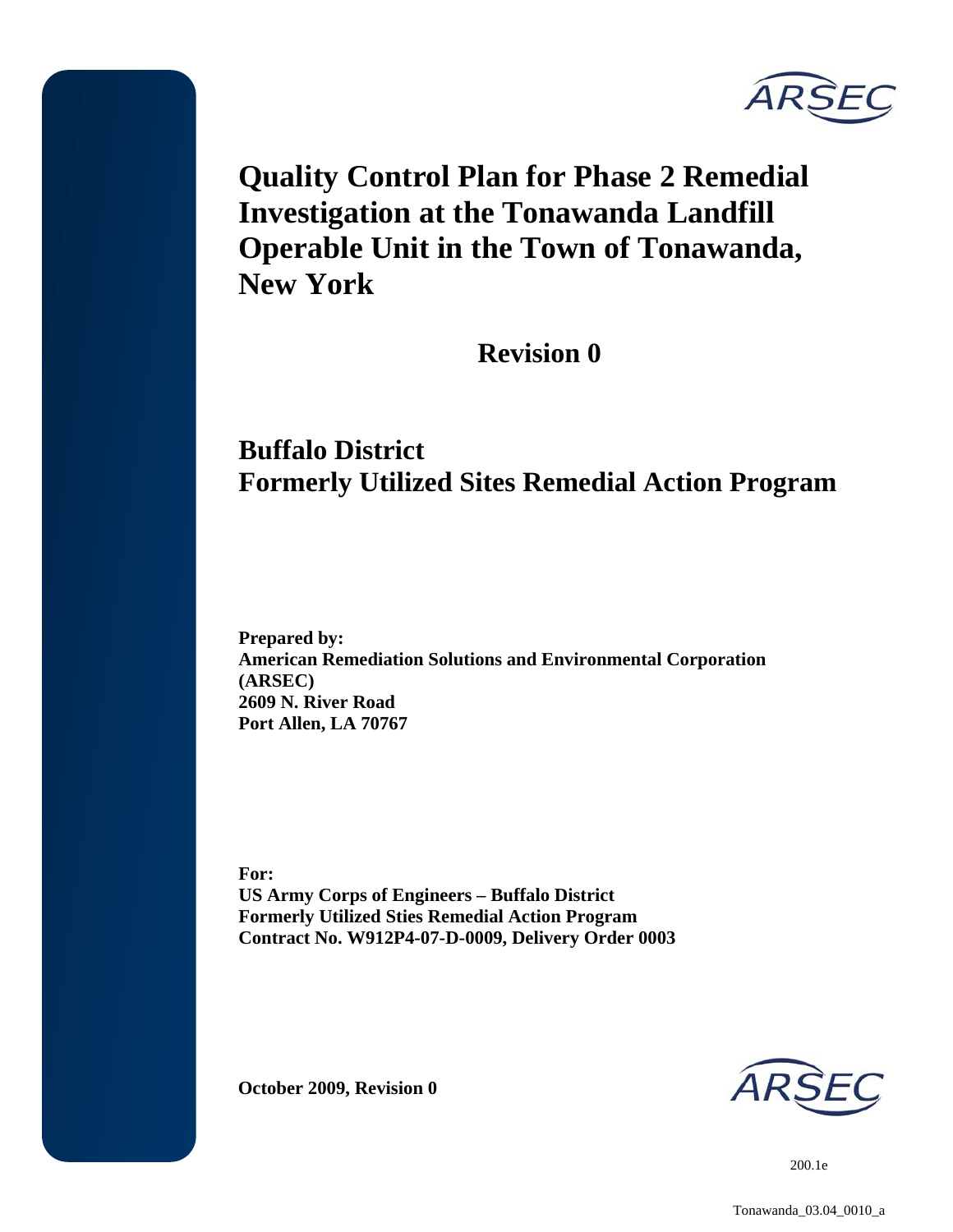# **Quality Control Plan for Phase 2 Remedial Investigation at the Tonawanda Landfill Operable Unit in the Town of Tonawanda, New York**

**Revision 0** 

# **Buffalo District Formerly Utilized Sites Remedial Action Program**

**Prepared by: American Remediation Solutions and Environmental Corporation (ARSEC) 2800 Solway Road Knoxville, TN 37931** 



**For: US Army Corps of Engineers – Buffalo District Formerly Utilized Sites Remedial Action Program Contract No. W912P4-07-D-0009, Delivery Order 0003** 

**October 2009, Revision 0**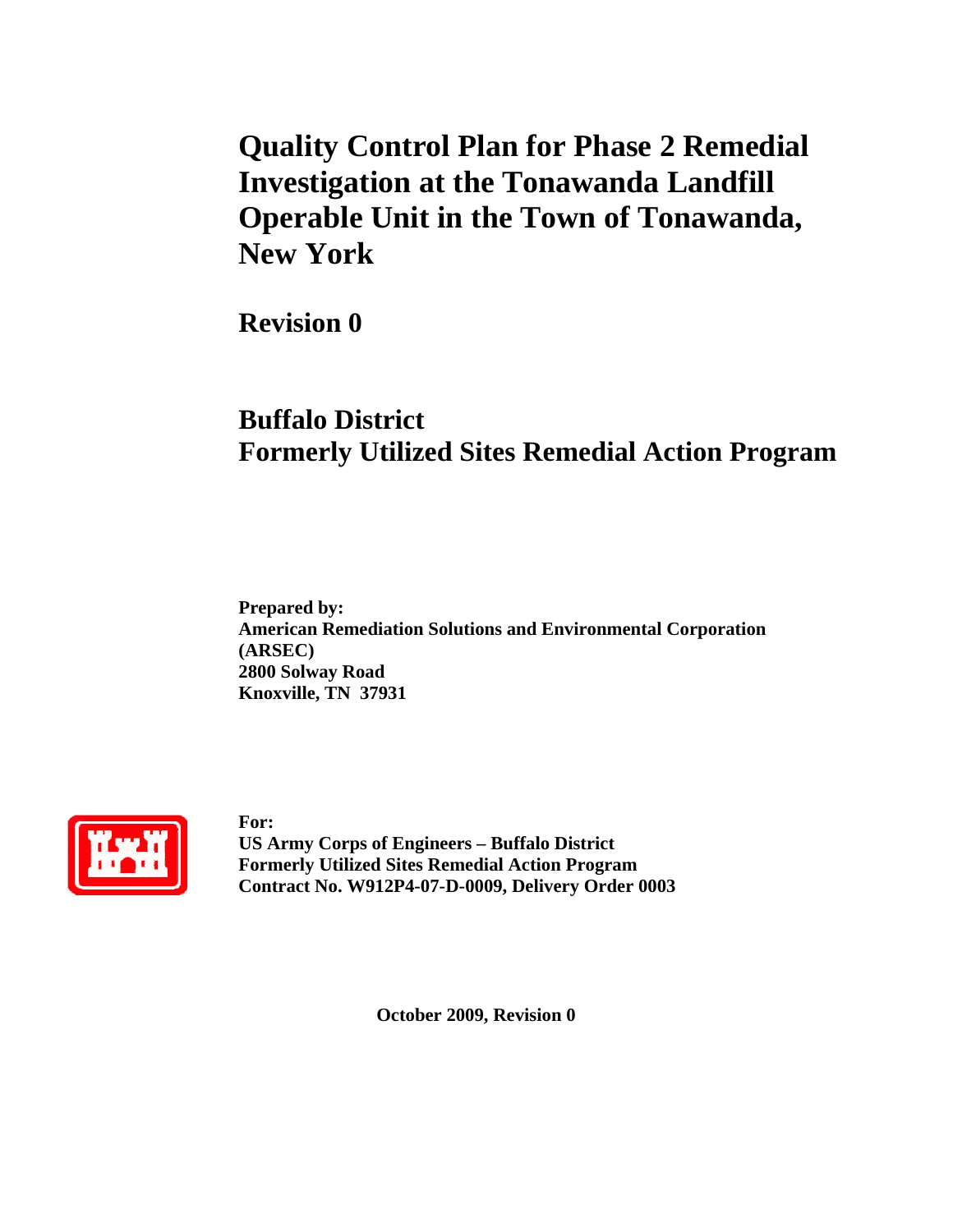# Quality Control Plan for Phase 2 Remedial Investigation at the Tonawanda Landfill Operable Unit in the Town of Tonawanda, New York

#### Contract Number: W912P4-07-D-0009, Delivery Order 0003

#### QCP APPROVALS

By their specific signature, the undersigned certify that this QCP is approved for use during sampling and surveys at the Tonawanda Landfill Operable Unit in the Town of Tonawanda, New York.

#### APPROVED BY:

|                                        | 10-19-09 |
|----------------------------------------|----------|
| ARSEC - Project ManagerJ               | Date     |
|                                        |          |
|                                        |          |
|                                        | 10-19-09 |
| ARSEC - Radiation Safety Officer (RSO) | Date     |
| $,$ CHP                                |          |

By their specific signature, the undersigned certify that they reviewed and provided comments on this OCP for use during the performance of health physicist services at the Tonawanda Landfill Operable Unit in the Town of Tonawanda, New York.

| ARSEC AES&H Manager<br>PE, CIH, CSP      |      | 10-19-09<br>Date |
|------------------------------------------|------|------------------|
| ARSÉC - President                        | Date | 10-19-09         |
| <b>ARSEC</b> - Corporate Quality Manager |      | 10-19-09<br>Date |

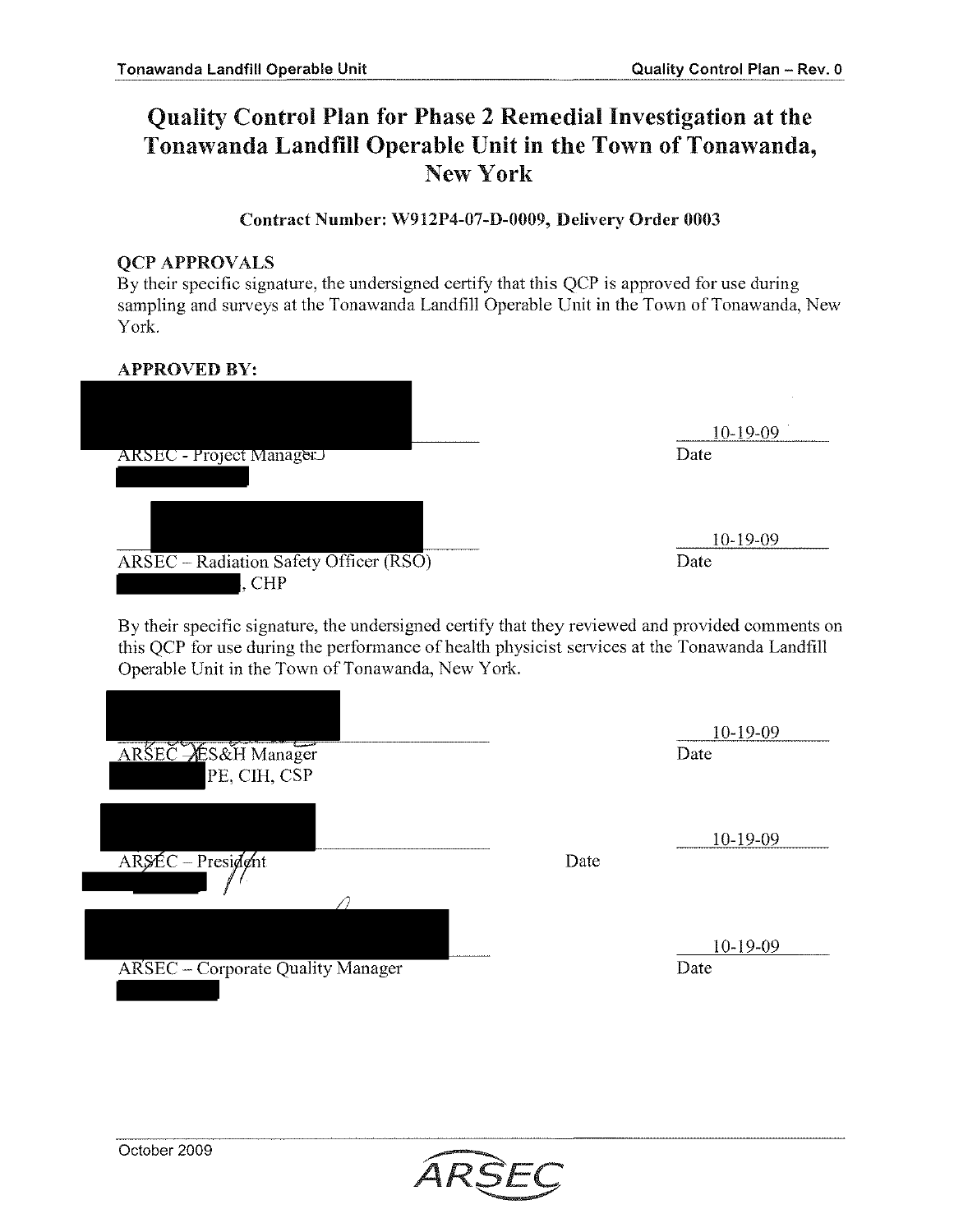# **TABLE OF CONTENTS**

| 1.0  |                                                         |
|------|---------------------------------------------------------|
| 2.0  |                                                         |
| 3.0  |                                                         |
| 40   | 4.1<br>4.2                                              |
| 5.0  |                                                         |
| 6.0  | COST CONTROL FOR COST REIMBURSABLE AND FIRM FIXED PRICE |
| 7.0  |                                                         |
| 8.0  |                                                         |
| 9.0  |                                                         |
| 10.0 |                                                         |
| 11.0 |                                                         |

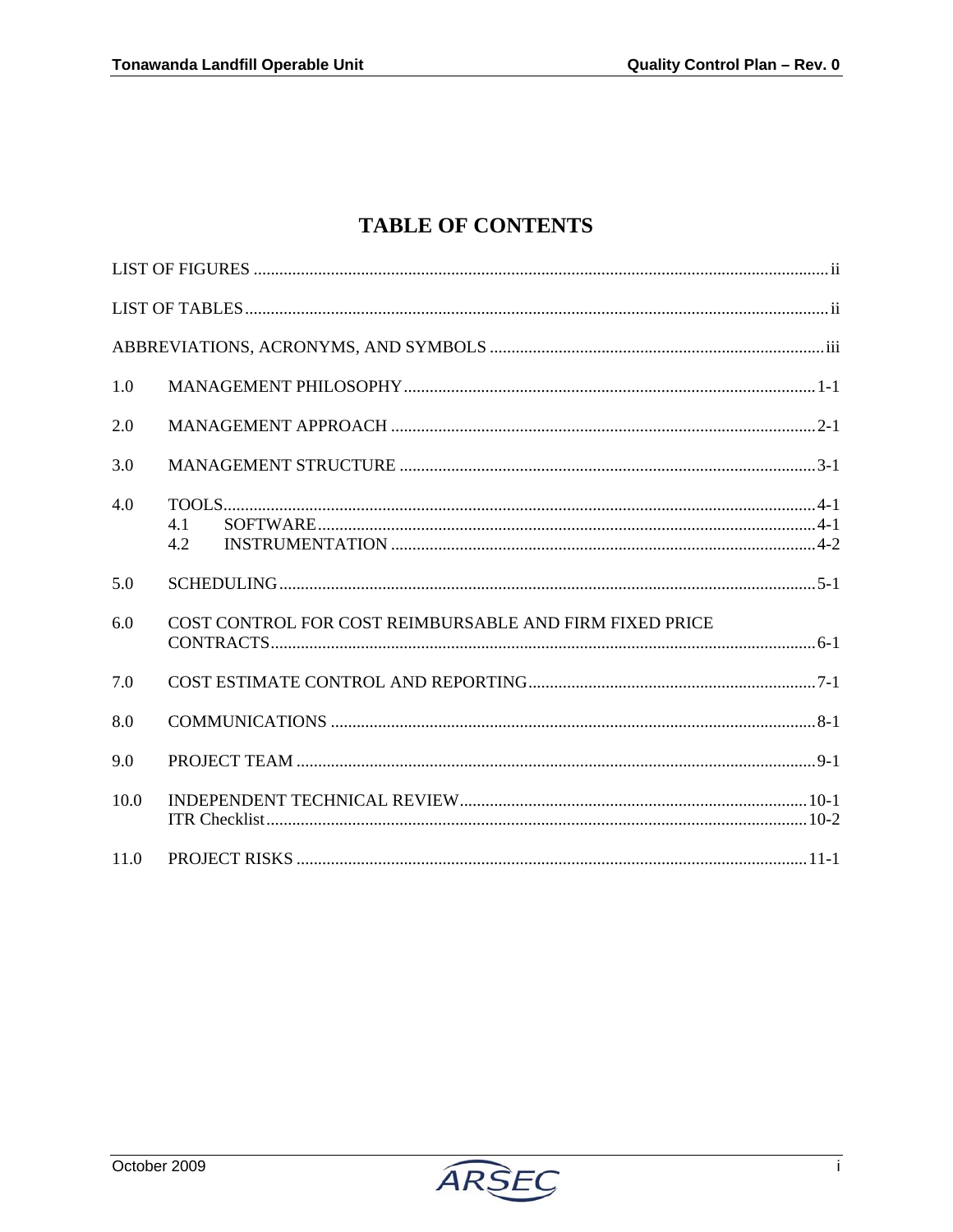# **LIST OF FIGURES**

| Figure 1-1   |                                                                              |  |
|--------------|------------------------------------------------------------------------------|--|
| Figure 2-1   |                                                                              |  |
| Figure 2-2   |                                                                              |  |
| Figure 3-1   | Tonawanda Landfill Operable Unit Project Organization Chart3-2               |  |
| Figure $5-1$ |                                                                              |  |
| Figure 7-1   | Electronic Integration of Project Status, Scheduling, and Performance Allows |  |
|              |                                                                              |  |

# **LIST OF TABLES**

| Table 1-1  |                                                                                  |  |
|------------|----------------------------------------------------------------------------------|--|
| Table 1-2  |                                                                                  |  |
| Table 2-1  |                                                                                  |  |
| Table 3-1  | Responsibilities of the Tonawanda Landfill Operable Unit Project Team Members3-3 |  |
| Table 8-1  |                                                                                  |  |
| Table 9-1  |                                                                                  |  |
| Table 11-1 |                                                                                  |  |

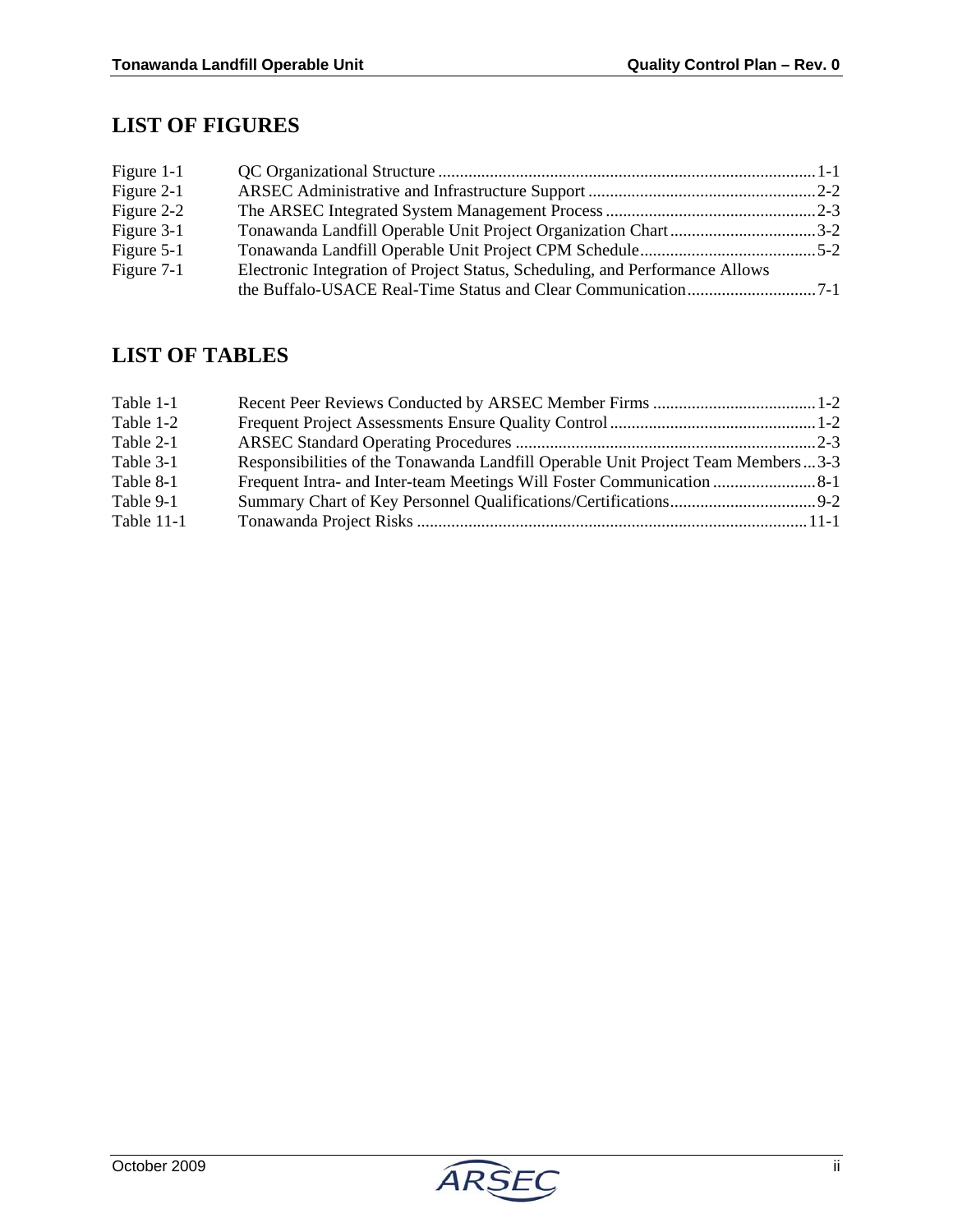# **ABBREVIATIONS, ACRONYMS, AND SYMBOLS**

| <b>ACWP</b>    | <b>Actual Cost of Work Performed</b>                         |
|----------------|--------------------------------------------------------------|
| AHA            | <b>Activity Hazard Analysis</b>                              |
| <b>ANSI</b>    | <b>American National Standards Institute</b>                 |
| <b>ARSEC</b>   | American Remediation Solutions and Environmental Corporation |
| <b>ASQ</b>     | American Society for Quality                                 |
| <b>BCWP</b>    | <b>Budgeted Cost of Work Performed</b>                       |
| <b>BCWS</b>    | <b>Budgeted Cost of Work Scheduled</b>                       |
| CAD            | <b>Computer Aided Design</b>                                 |
| <b>CEO</b>     | <b>Chief Executive Officer</b>                               |
| <b>CHP</b>     | Certified Health Physicist                                   |
| <b>CIH</b>     | Certified Industrial Hygienist                               |
| COO            | <b>Chief Operating Officer</b>                               |
| <b>COR</b>     | <b>Contracting Officer Representative</b>                    |
| <b>CPI</b>     | <b>Cost Performance Index</b>                                |
| <b>CPM</b>     | <b>Critical Path Method</b>                                  |
| <b>CQCM</b>    | (Corporate) Contractor Quality Control Manager               |
| <b>CQCSM</b>   | <b>Contractor Quality Control System Manager</b>             |
| <b>CQM</b>     | <b>Construction Quality Management</b>                       |
| <b>CRM</b>     | <b>Customer Relation Management</b>                          |
| <b>CSP</b>     | <b>Certified Safety Professional</b>                         |
| <b>DCAA</b>    | Defense Contract Audit Agency                                |
| <b>DCGL</b>    | Derived-Concentration Guideline Level                        |
| <b>DERP</b>    | Defense Environmental Restoration Program                    |
| <b>DOE</b>     | Department of Energy                                         |
| ES&H           | <b>Environmental Safety and Health</b>                       |
| <b>FUSRAP</b>  | Formerly Utilized Sites Remedial Action Program              |
| G&A            | General and Administrative                                   |
| GIS            | Geographical Information System                              |
| <b>GPS</b>     | <b>Global Positioning System</b>                             |
| HP             | <b>Health Physicist</b>                                      |
| <b>HTW</b>     | Hazardous and Toxic Waste                                    |
| <b>ISO</b>     | International Organization for Standardization               |
| <b>ITR</b>     | <b>Independent Technical Review</b>                          |
| <b>JSS</b>     | Job Site Superintendent                                      |
| <b>LIMS</b>    | Laboratory Information Management Systems                    |
| <b>MARSSIM</b> | Multi-Agency Radiation Survey and Site Investigation Manual  |
| <b>MIS</b>     | <b>Management Information System</b>                         |
| <b>NQA</b>     | <b>Nuclear Quality Assurance</b>                             |
| <b>NRRPT</b>   | National Registry of Radiation Protection Technologists      |
| <b>OSHA</b>    | Occupational Safety and Health Administration                |
| PM             | Project Manager                                              |
| POC            | Point of Contact                                             |
| QC             | <b>Quality Control</b>                                       |
| <b>QCP</b>     | <b>Quality Control Plan</b>                                  |
| <b>QCR</b>     | <b>Quality Control Representative</b>                        |
| QMS            | <b>Quality Management System</b>                             |
| <b>RMS</b>     | <b>Resident Management System</b>                            |
| SADA           | Spatial Analysis and Decision Assistance                     |

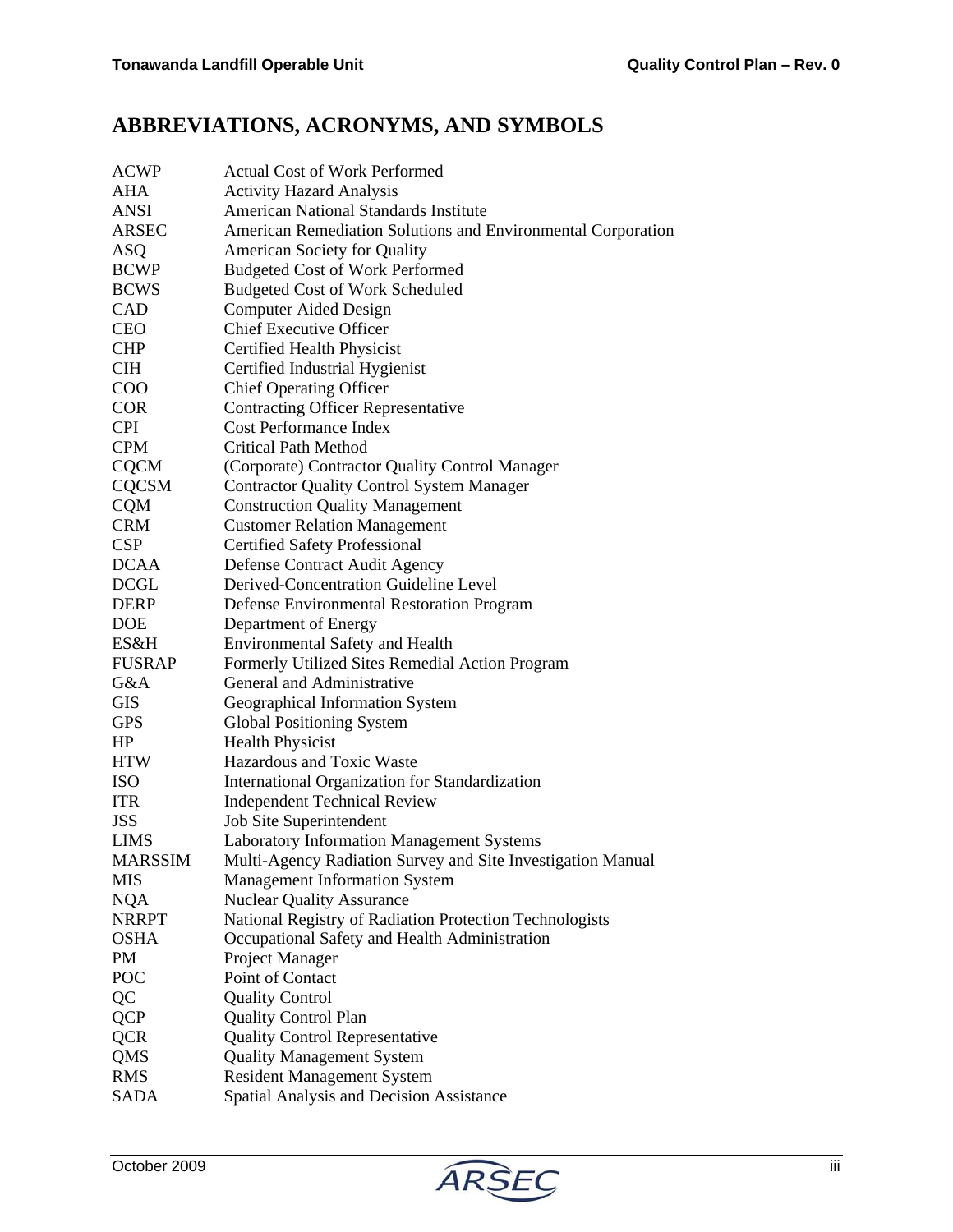| <b>SPI</b>      | Schedule Performance Index                                |
|-----------------|-----------------------------------------------------------|
| SOP             | <b>Standard Operating Procedure</b>                       |
| <b>SS</b>       | Site Superintendent                                       |
| TO <sub>1</sub> | <b>Task Order</b>                                         |
| <b>USACE</b>    | United States Army Corps of Engineers                     |
| <b>USAESCH</b>  | United States Army Engineering Support Center, Huntsville |
| <b>VSP</b>      | Visual Sample Plan                                        |
| <b>WBS</b>      | Work Breakdown Structure                                  |
|                 |                                                           |

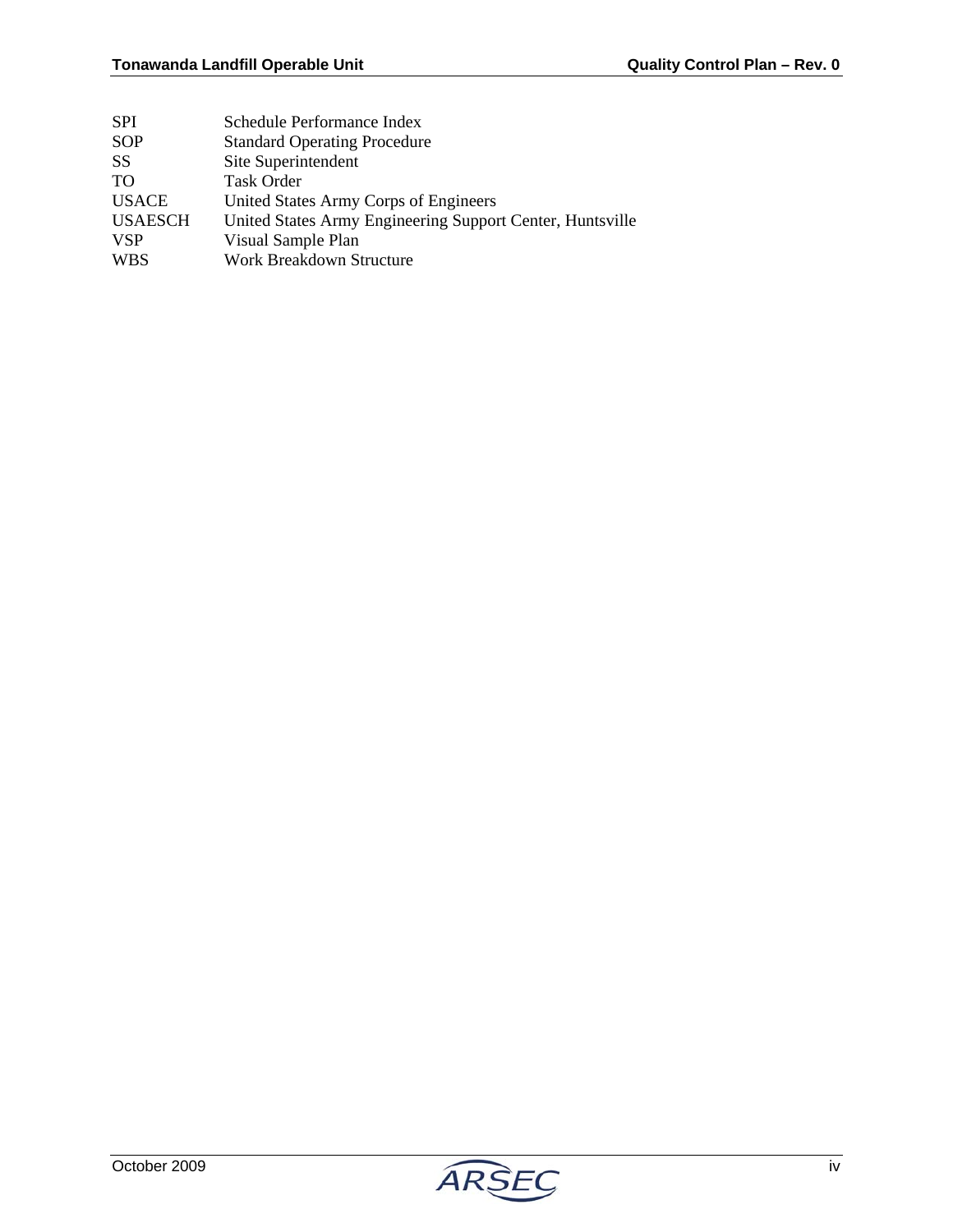### **1.0 MANAGEMENT PHILOSOPHY**

ARSEC's management philosophy will combine the proven resources of American Radiation Services Inc. (ARS) and Safety and Ecology Corporation (SEC) to consistently execute this task order (TO) to meet USACE expectations regarding cost, performance, schedule, and mission. The foundation of this team begins with ARSEC and our experience in providing environmental services for multiple USACE Districts nationwide as well as other government contracts.

The Project Manager (PM), will be responsible for the overall management of the TO, including cost,

#### **ARSEC Management Philosophy**  • Provide dedicated local Project Manager with the required technical expertise • Ensure local resources are identified and utilized as much as possible to reduce costs and increase efficiency • Implement a task-specific QCP to include all elements of quality as required by our Corporate

**OMS** • Define cost/schedule requirements and proactively control upfront to ensure expectations are attained

schedule, and technical quality. He will represent ARSEC on daily operational matters as appropriate. ARSEC maintains a comprehensive Quality Management System (QMS) that is consistent with the requirements of ANSI/ISO/ASQ Q9001-2000, *Quality Management Systems*, 10 CFR 830.120, *Quality Assurance Criteria*, and the American Society of Mechanical Engineers NQA-1-2004, *QA Requirements for Nuclear Facility Applications*. The ARSEC QMS will provide the basis of the quality system used for the Tonawanda Landfill Operable Unit Project, while this Project Quality Control Plan (QCP) has been developed to be directly applied to the final scope of work.

The Contractor Quality Control System Manager (CQCSM), Jim Turner, reports directly to the ARSEC Corporate CQC Manager. Issues of non-compliance to the QCP that cannot be resolved at the project level will be elevated to the ARSEC President. The CQCSM or designated Project Quality Control Representative will be responsible for ensuring compliance to the Project QCP by assessing project activities on day-to-day basis.

The ARSEC President and/or Corporate CQCM will provide the CQCSM or designated Project Quality Control Representative the authority to stop work that is not compliant with the contract. The CQCSM or designated Project Quality Control Representative will approve the restart of operations when approved corrective actions have been completed and verified by the Quality Control (QC) staff. Figure 1-1 describes the reporting lines of authority and communication



**Figure 1-1. QC Organizational Structure** 

channels associated with QC for this project. The QC organizational structure and lines of authority ensure independent and objective oversight.

#### **Peer Reviews**

ARSEC member firms conduct peer reviews on a scheduled basis to assess compliance with corporate QMS requirements and objectives. These reviews are done on a project basis and reported to each respective Corporate President at ARS and SEC. A few of these peer reviews conducted recently are included in Table 1-1. The CQCM will assess core drilling sampling and laboratory activities.

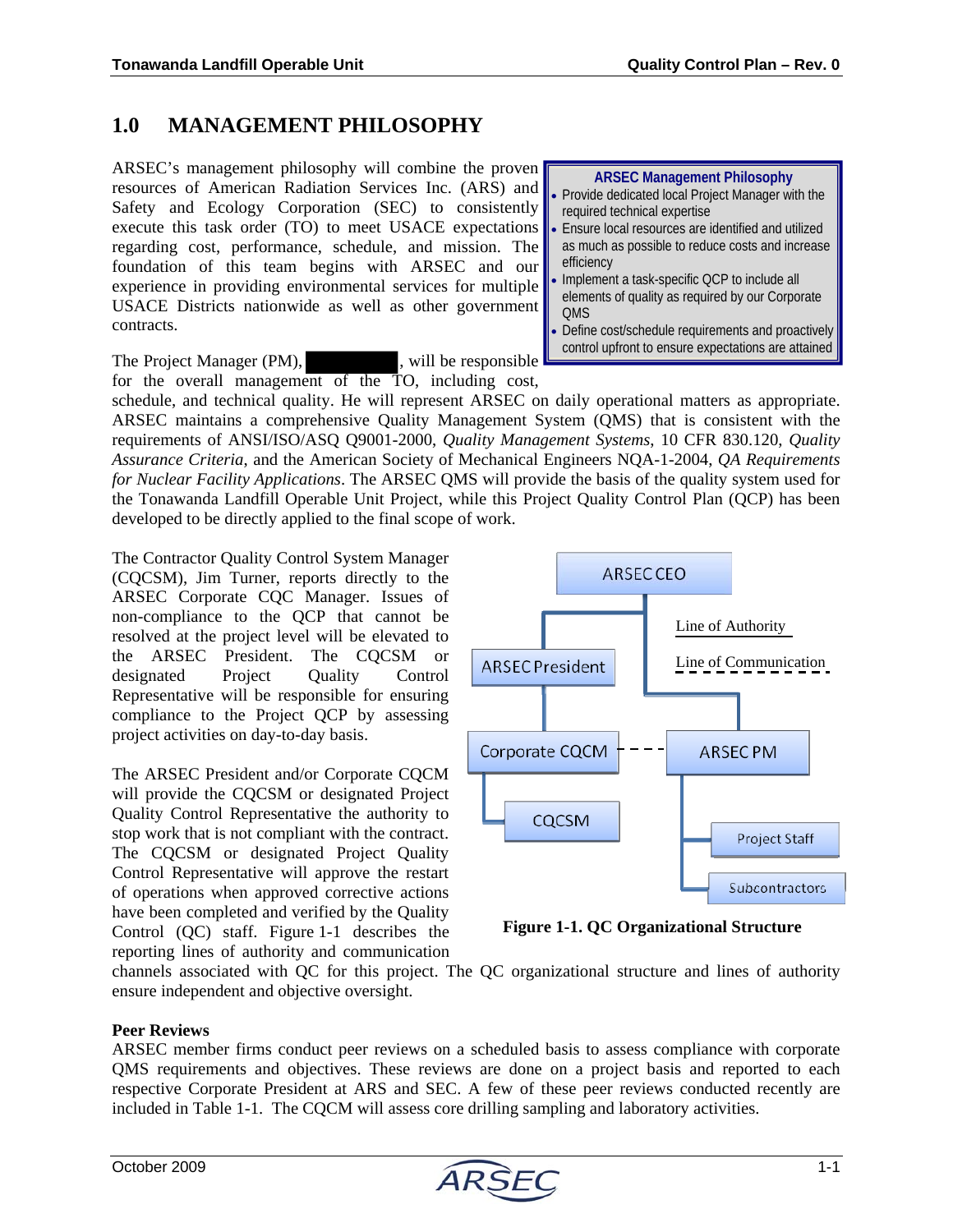| <b>Date/Client</b>                   | <b>Person Conducting</b><br><b>Peer Review</b>    | <b>Modifications Implemented</b>                                                                                                                                                    |
|--------------------------------------|---------------------------------------------------|-------------------------------------------------------------------------------------------------------------------------------------------------------------------------------------|
| October 2008/UT-B                    | <b>CQCSM</b>                                      | Reviewed and revised corporate procedure to ensure craft<br>personnel are adequately trained and monitored for work in<br>structures potentially containing beryllium contamination |
| July 2008/B&W Y12                    | <b>CQCSM</b>                                      | Developed an internal SOP for tracking and inspecting fall<br>protection and designated a DCP                                                                                       |
| July 2008/B&W Y12                    | <b>CQCSM</b>                                      | Revised the Corporate SOP for measuring temperature<br>during concrete placement testing                                                                                            |
| March 2008/ALCOA                     | <b>CQCSM</b>                                      | Established a Designated Competent Person for concrete<br>placement                                                                                                                 |
| Nov 2007/LANL                        | CQCSM and COO                                     | Initiated request for copier/scanner to download safety and<br>health/quality records to mainframe server                                                                           |
| Sept 2007/ALCOA                      | CQCSM and COO                                     | Modified excavator with a protective cage to protect<br>operator from flying debris                                                                                                 |
| June 2007 ALCOA                      | ES&H Manager                                      | Reassigned responsibilities for health and safety paperwork<br>to project coordinator to allow more time to ES&H Rep                                                                |
| May 2007/TDEC                        | <b>CQCSM</b>                                      | Replaced rebar protectors with correct ones                                                                                                                                         |
| Mar 2007/<br><b>Chevron Remedial</b> | Project Manager                                   | Initiated a heat stress monitoring system                                                                                                                                           |
| Jan 2007/LANL                        | Project Manager                                   | All confined spaces labeled and registered with LANL                                                                                                                                |
| Aug 2006/B&W Y12                     | <b>CQCSM</b>                                      | Reviewed safety aspects of operating pole driving<br>equipment                                                                                                                      |
| May 2006/B&W Y12                     | Environmental Safety and<br>Health (ES&H) Manager | Provided re-training in working overhead                                                                                                                                            |
| Dec 2006/UTB SNS                     | <b>CQCSM</b>                                      | Improved process for procuring quality related items                                                                                                                                |

**Table 1-1. Recent Peer Reviews Conducted by ARSEC Member Firms**

Frequent project assessments are performed as detailed in Table 1-2. Each assessment provides opportunities for the team to determine areas for improvement. A computer-based issues management, tracking and resolution program allows the team to monitor corrective actions and their implementation. The location of the project team at the site enhances the team's responsiveness as all needed resources are centrally located to provide direction to the project.

| Assessment*                                                                                                                                                                                   | <b>Frequency</b> | Lead            | <b>Participants</b>                     | <b>Purpose</b>                                                              |
|-----------------------------------------------------------------------------------------------------------------------------------------------------------------------------------------------|------------------|-----------------|-----------------------------------------|-----------------------------------------------------------------------------|
| Operational<br>Walkdown                                                                                                                                                                       | Daily            | <b>PM</b>       | Various                                 | • Ensure work performed according to plan<br>• Identify changing conditions |
| Safety<br>Walkdown                                                                                                                                                                            | Daily            | ES&H Rep.       | Various                                 | • Ensure hazard mitigation is executed<br>• Identify new/unexpected hazards |
| Equipment<br>Inspection                                                                                                                                                                       | Daily            | HP              | ES&H Rep, PM                            | • Pre-use inspection of equipment and<br>material                           |
| QC<br>Surveillance                                                                                                                                                                            | Daily            | QC Rep.         | <b>PM</b>                               | • Ensure work performed according to<br>workplans, specs, requirements      |
| ES&H<br>Surveillance                                                                                                                                                                          | Weekly           | ES&H Rep.       | <b>PM</b>                               | • Assess implementation of ES&H plan,<br>procedures, specs                  |
| QC<br>Assessment                                                                                                                                                                              | Weekly           | <b>COCSM</b>    | PM, SS, ES&H Rep.                       | • Assess implementation of at least 1<br>aspect of Corporate QMS            |
| ES&H<br>Assessment                                                                                                                                                                            | Monthly          | ES&H<br>Manager | PM, SS, QC Rep.                         | • Assess implementation of at least 1<br>aspect of ES&H plan                |
| Corporate<br>Assessment                                                                                                                                                                       | Quarterly        | <b>PM</b>       | CEO, Corporate<br>CQCM, ES&H<br>Manager | • Review assessment findings with<br>corporate staff                        |
| * Any issue or observations will be accessible to the Contracting Officer Representative (COR) as well as corrective actions<br>and resolutions. COR is invited to attend any/all assessments |                  |                 |                                         |                                                                             |

**Table 1-2. Frequent Project Assessments Ensure Quality Control**

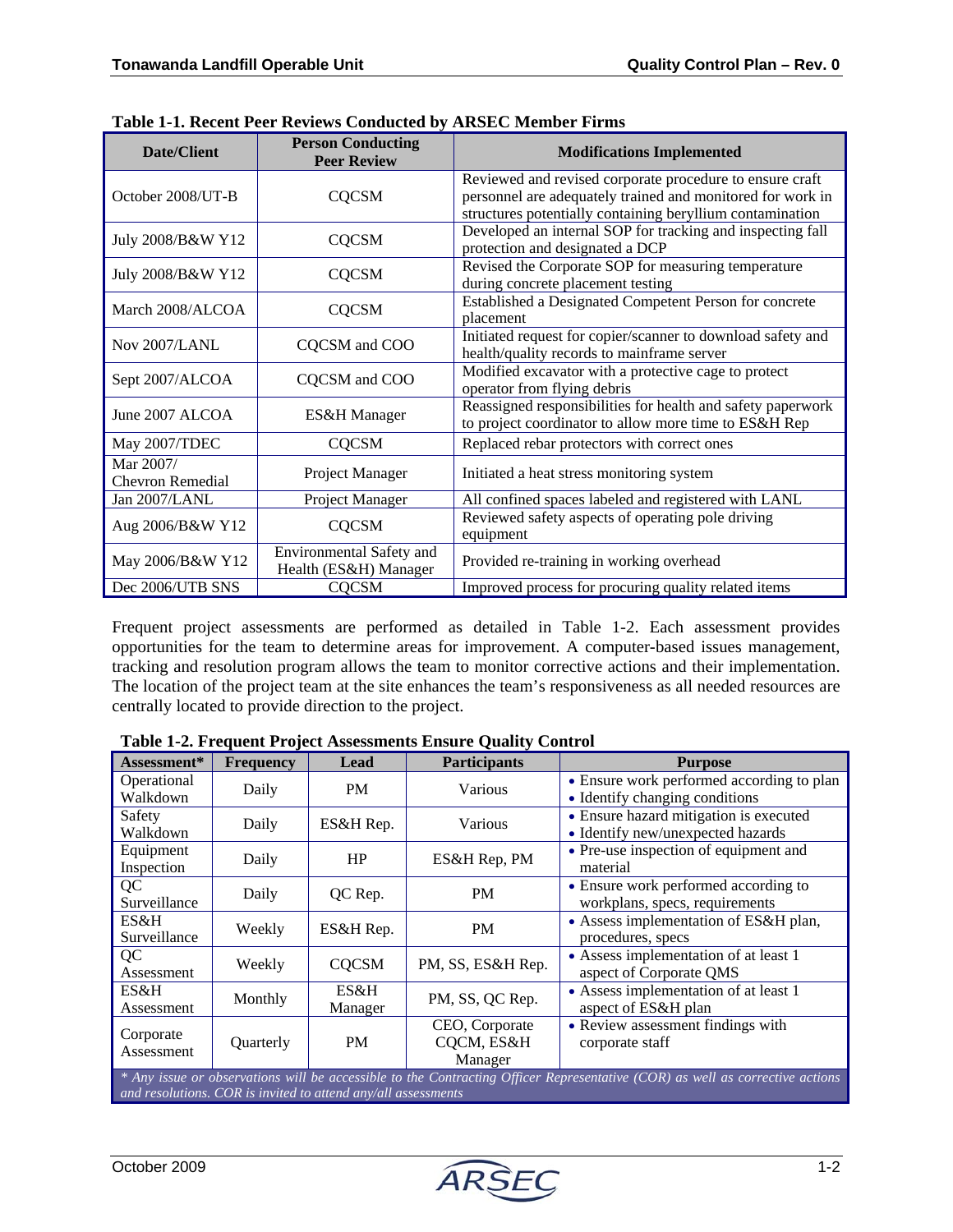### **2.0 MANAGEMENT APPROACH**

The ARSEC Management Approach is focused on efficient operations to include the following elements to ensure performance objectives and safety standards are maintained:

- Accurate Project Planning and Scoping
- Detailed Documentation, Reporting, and Data Quality
- Project Communications
- Safety and Health Integration
- Management Continuity and Flexibility

This approach will be implemented by the ARSEC Project Manager through the supporting infrastructure developed to ensure the resources are available to meet TO objectives. Each of these elements will be addressed in more detail below.

#### **ACCURATE PROJECT PLANNING AND SCOPING**

ARSEC's experience in remediation projects has underscored the importance of comprehensive planning prior to work start to ensure budget, schedule, and performance commitments can be attained. As such, ARSEC has developed a management methodology that emphasizes documentation management, control and accountability while providing the continuity and flexibility necessary to move with the project.

Our planning process began with receipt of the Tonawanda Landfill Operable Unit TO from the USACE and includes scoping exercises to develop a final critical path method (CPM) schedule to ensure adequate resources are defined and available to support associated production goals. This planning process is led by ARSEC's Project Manager and includes the key personnel identified in the organization chart in Section 3.0. The objective of this process is to map out the logistical requirements to be considered for mobilization and operations. As more information becomes available regarding the Tonawanda Landfill Operable Unit TO, scoping will include the following considerations and verification steps:

- 1. Assess project requirements (technical, regulatory, and management)
- 2. Quantify staffing and select personnel from team, subcontractors (if any), and labor pools
- 3. Verify certifications, licenses, and documentation, availability, or define how they will be obtained
- 4. Assess equipment/hardware requirements and mobilization requirements
- 5. Create a baseline budget and schedule
- 6. Develop a mobilization plan for movement and transition of resources

The final work breakdown structure (WBS) will be verified and loaded into the final CPM schedule to support the TO objectives using *Primavera Project Planner* (*P5*), adding appropriate activity durations and logic. In developing final project budgets for the USACE, ARSEC will incorporate the cost proposal developed for the TO.

A final project baseline will be completed and provided to USACE for approval to ensure common understanding of performance objectives, schedule milestones, and reporting/communication requirements based on initial discussions after contract award.

#### **DETAILED DOCUMENTATION, REPORTING, AND DATA QUALITY**

A critical component to ensuring efficient operations is monitoring performance through accurate document management and reporting. This is a function of the management information system (MIS) that supports the infrastructure of the ARSEC Team, as well as a function of an integrated support team to provide information in a format that provides value to the PM and USACE COR. The PM provides leadership within the ARSEC infrastructure to provide a service to each project team to ensure data and

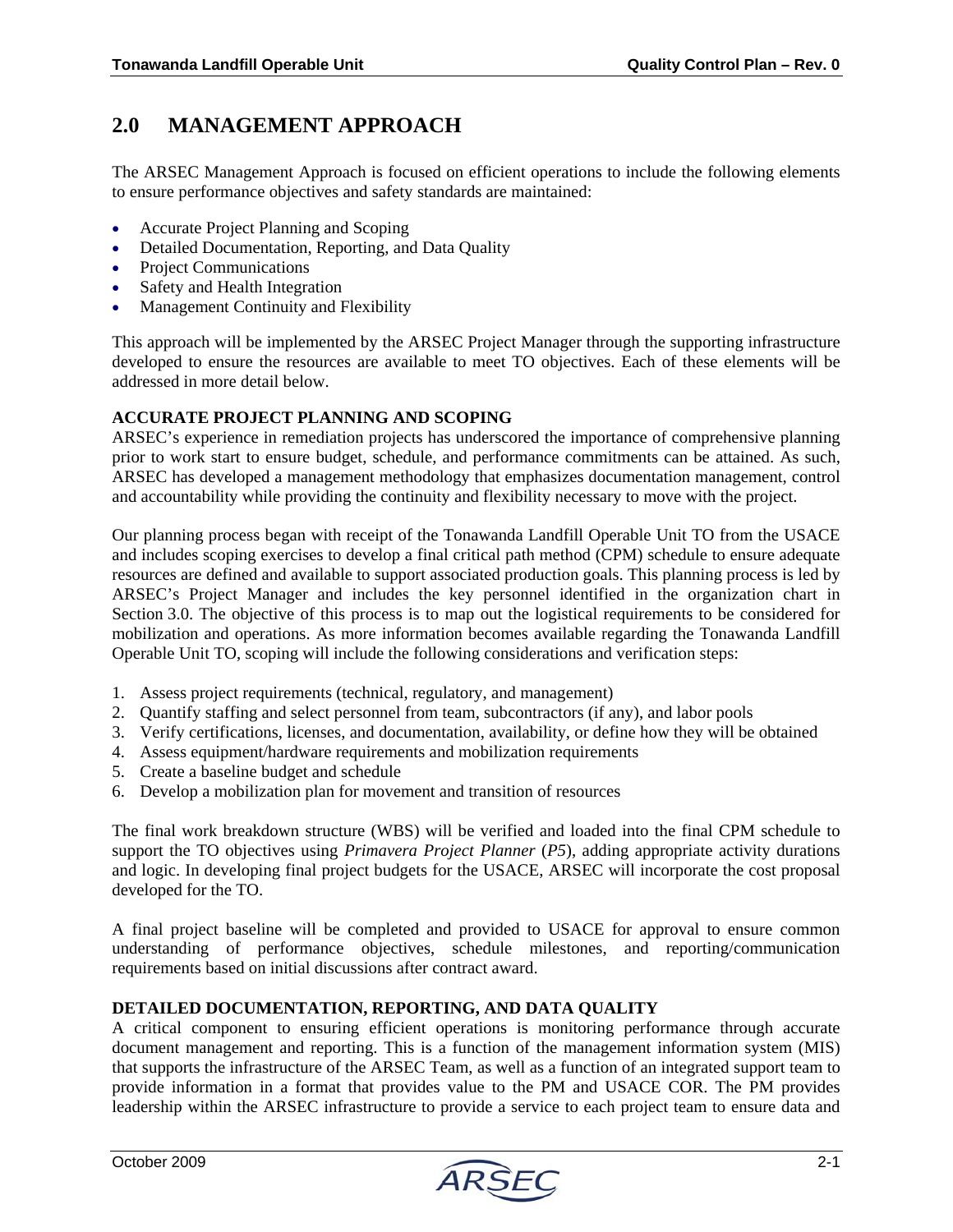reports regarding performance provide the insight needed to operate under the TO. The ARSEC Team approach to supporting this objective is presented in Figure 2-1. This approach provides the administrative and infrastructure personnel necessary to ensure reporting and documentation requirements include compliance with applicable data quality standards and meet the needs of USACE.

The ARSEC Team will leverage in-place procedures and systems developed to expedite contract startup and to minimize performance risk. For example, we have an established Safety and Health (S&H) program, structured Quality Control (QC) procedures, USACE-approved templates for work plans and cost reports, formal and informal communication networks, institutional knowledge of and established relationships with USACE customers and regulatory agencies, and approved advance agreements and standard operating procedures (SOP). As PM, will serve as the primary point of contact (POC) to the government on this contract. Dedication of to this position ensures USACE that the PM will have full authority to



**Figure 2-1. ARSEC Administrative and Infrastructure Support**

access necessary resources within the ARSEC Team to meet project commitments throughout the duration of the contract to resolve issues and problems as they arise.

#### **PROJECT COMMUNICATIONS**

The PM works daily/weekly with the dedicated project controls representative to track the progress of the project from a schedule, cost and budget perspective. When problems or issues are identified, the PM will notify the Contracting Officer Representative (COR) verbally and in writing through a notice of deficiency if applicable. Then the PM will identify and recommend corrective actions to recover cost or schedule (if impacted) and track the problem/issue formally through the CPM Schedule and the ARSEC Team MIS. The system tracks corrective actions using a timeline of defined milestones so that no issue/problem goes unresolved. Once resolution is complete, formal documentation is provided to the COR outlining the process, and it is taken out of the corrective action process.

In addition, the ARSEC Team has established a comprehensive QC program consistent with USACE Construction Quality Management (CQM). This program provides the foundation of our capabilities and provides trending and performance reporting relative to quality and allow our management team to understand the direction of their project team prior to generation of problems.

#### **SAFETY AND HEALTH INTEGRATION**

Providing a work environment and processes that will ensure the safety of the employees, onsite personnel and local neighboring residents is a key element to the operational plan. Quality Controls along

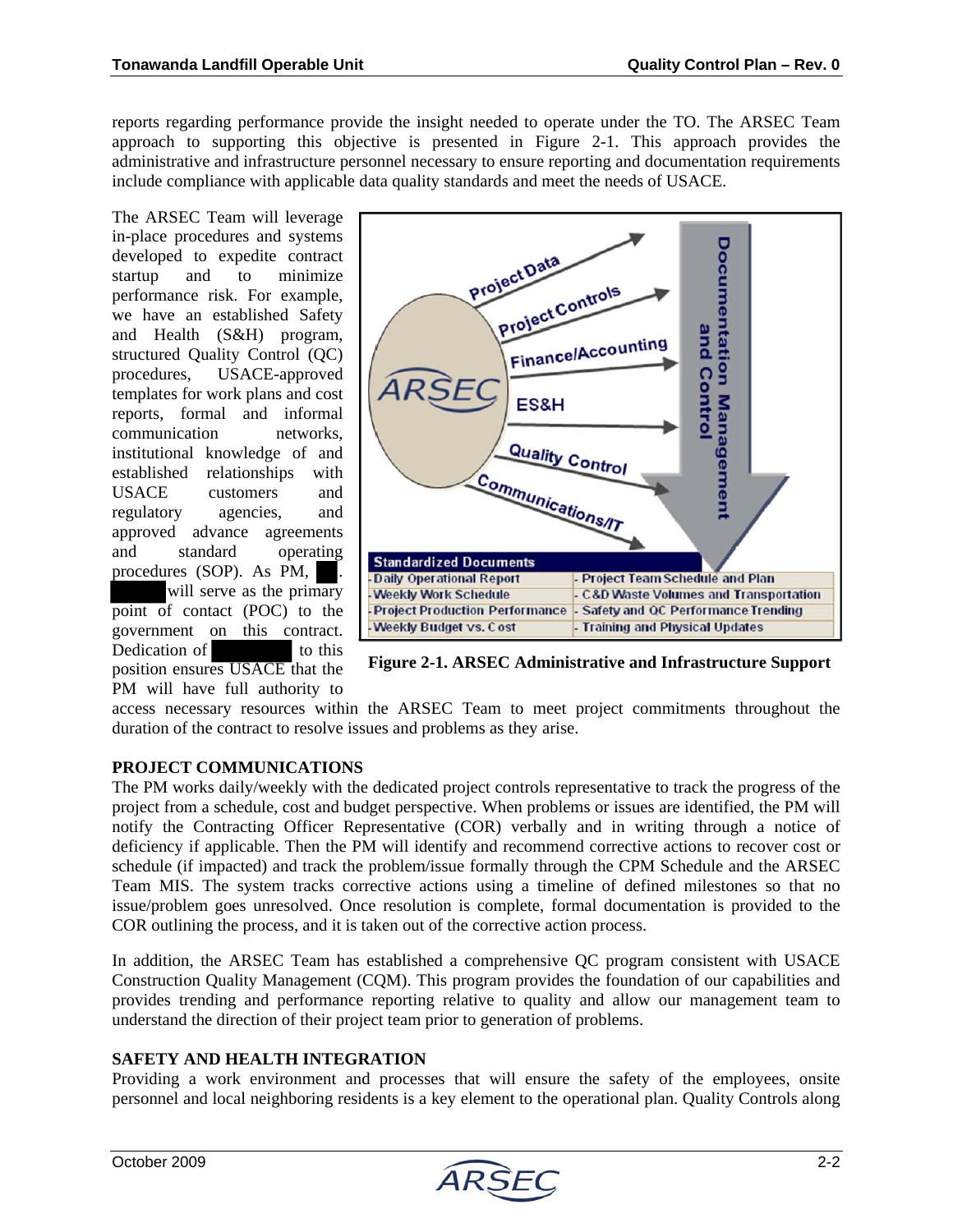with Safety and Health will be implemented on the Tonawanda Landfill Operable Unit site by the ARSEC Team to ensure personnel safety and regulatory compliance are maintained. As depicted in Figure 2-2, the

ARSEC Team conducts project-specific hazard analysis using the EM 385-1-1 five step process to ensure worker safety through all activities and phases of the project. The process is performed in coordination with the 3-phases of quality control. Working together, the ARSEC Team develops hazard control strategies in Activity Hazard Analyses (AHA) that are fully protective of our employees, ensure regulatory compliance, incorporate best management practices, and integrate with QC functions. Hazard identification is performed during the planning phase of the project, linking hazards to Definable Features of Work.

#### **MANAGEMENT CONTINUITY AND FLEXIBILITY**

The ARSEC Project Team and HP Team



#### **Figure 2-2. The ARSEC Integrated System Management Process**

will be based in ARSEC offices in Pittsburgh, Port Allen, and Knoxville. The ARSEC Project Manager, and Corporate CHP,  $\qquad \qquad$ , will maintain regular communications with USACE through the USACE COR. manages the Knoxville, TN and Greenville, SC offices of ARSEC member firm ARS and maintains a senior management role in the firm. He will have the authority to provide resources as needed to meet project requirements. To maintain continuity of operations during the duration of a project, ARSEC will routinely solicit feedback from the client and employees to determine if any problems or issues exist. If identified, ARSEC will implement our Issue Management Procedure (ARSEC-Q-15). This procedure requires investigation and research of an issue until it is fully understood and sufficient corrective action is in place. Corrective actions are monitored and continually evaluated until the issue has been resolved to the client's satisfaction.

The ARSEC Corporate QMS describes the quality system that ensures QC provisions are established in lower tier QC plans. The system addresses standards such as USACE, EM-1110-35-1, *Engineering and Design-Management Guidelines for Low-Level Waste and Mixed Waste Site Remediation*; American National Standard, ANSI/ASQC E4, *Specifications and Guidelines for Quality Systems and Environmental Technology Programs*; and ANSI/ISO/ASQ Q 9001-2000 *Quality Management Systems*. The QMS is implemented using the ARSEC SOPs listed in Table 2-1. The QMS and sub tier QC plans have been audited and approved by several prime contractors to the U.S. Government and have also been approved for use by state agencies.

| <b>SOP Type</b>           | Document #    | <b>Title</b>                 |
|---------------------------|---------------|------------------------------|
| <b>ES&amp;H</b> Procedure | <b>HS-101</b> | Confined Space               |
| <b>ES&amp;H</b> Procedure | <b>HS-102</b> | Accident Investigation       |
| <b>ES&amp;H</b> Procedure | <b>HS-103</b> | Electrical Work              |
| <b>ES&amp;H</b> Procedure | <b>HS-104</b> | <b>Fall Protection</b>       |
| <b>ES&amp;H</b> Procedure | <b>HS-105</b> | <b>Hazard Communications</b> |
| <b>ES&amp;H</b> Procedure | HS-106        | <b>Hearing Conservation</b>  |
| <b>ES&amp;H</b> Procedure | <b>HS-107</b> | <b>Temperature Extremes</b>  |
| <b>ES&amp;H</b> Procedure | <b>HS-108</b> | Hoisting and Rigging         |
| <b>ES&amp;H</b> Procedure | <b>HS-109</b> | <b>Ladders and Scaffolds</b> |

#### **Table 2-1. ARSEC Standard Operating Procedures**

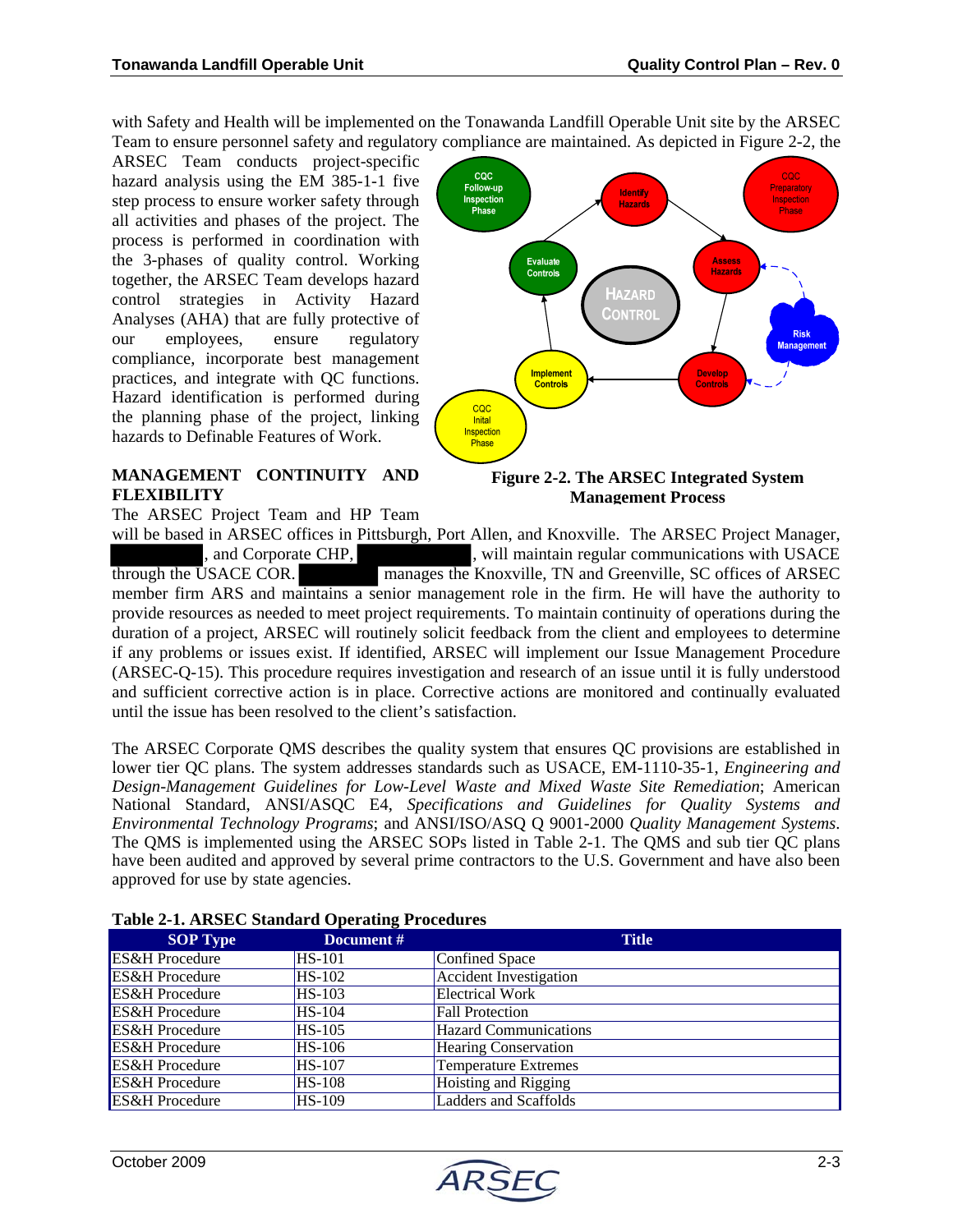| <b>SOP Type</b>             | Document #        | <b>Title</b>                                        |
|-----------------------------|-------------------|-----------------------------------------------------|
| <b>ES&amp;H</b> Procedure   | HS-110            | Lockout/Tagout                                      |
| <b>ES&amp;H</b> Procedure   | $HS-111$          | <b>Respiratory Protection</b>                       |
| <b>ES&amp;H</b> Procedure   | HS-112            | Permit Required Confined Spaces                     |
| <b>ES&amp;H</b> Procedure   | $HS-113$          | <b>Trenching and Excavations</b>                    |
| <b>ES&amp;H</b> Procedure   | $HS-114$          | <b>Bloodborne Pathogens</b>                         |
| <b>ES&amp;H</b> Procedure   | <b>HS-115</b>     | Welding, Cutting and Compressed Gas Cylinders       |
| <b>ES&amp;H</b> Procedure   | HS-116            | Activity Hazard Analysis Development and Use        |
| <b>ES&amp;H</b> Procedure   | HS-117            | <b>Building Emergency Plan</b>                      |
| <b>ES&amp;H</b> Procedure   | <b>HS-118</b>     | Personal Protective Equipment                       |
| <b>ES&amp;H</b> Procedure   | <b>HS-119</b>     | <b>Industrial Hygiene Sampling</b>                  |
| <b>ES&amp;H</b> Procedure   | HS-120            | <b>Training Practices</b>                           |
| <b>ES&amp;H</b> Procedure   | $HS-121$          | <b>Risk Management Review Safety Triggers</b>       |
| <b>Quality Procedure</b>    | $Q-0\overline{1}$ | <b>Quality Management System</b>                    |
| Quality Procedure           | $\overline{Q-02}$ | Training and Qualification                          |
| <b>Quality Procedure</b>    | $Q-03$            | Design Control                                      |
| <b>Quality Procedure</b>    | $\overline{Q-04}$ | <b>Procurement Control</b>                          |
| <b>Quality Procedure</b>    | $\overline{Q-05}$ | Instructions, Procedures, and Drawings              |
| <b>Quality Procedure</b>    | $\overline{Q-06}$ | <b>Document Control</b>                             |
| <b>Quality Procedure</b>    | $Q-07$            | Control of Purchased Materials, Items, and Services |
| <b>Quality Procedure</b>    | $\overline{Q-08}$ | <b>Identification and Control of Items</b>          |
|                             | $\overline{Q-09}$ |                                                     |
| <b>Quality Procedure</b>    |                   | <b>Control of Special Processes</b>                 |
| <b>Quality Procedure</b>    | $\overline{Q-10}$ | Inspection                                          |
| <b>Quality Procedure</b>    | $\overline{Q-11}$ | <b>Test Control</b>                                 |
| <b>Quality Procedure</b>    | $\overline{Q-12}$ | Control of M&TE                                     |
| <b>Quality Procedure</b>    | $\overline{Q-13}$ | Handling, Storage, and Shipping                     |
| <b>Quality Procedure</b>    | $\overline{Q-14}$ | Inspection, Test, and Operating Status              |
| <b>Quality Procedure</b>    | $Q-15$            | <b>Issue Reporting</b>                              |
| <b>Quality Procedure</b>    | $\overline{Q-16}$ | <b>Records Management</b>                           |
| <b>Quality Procedure</b>    | $Q-17$            | Assessments                                         |
| <b>Quality Procedure</b>    | $\overline{Q-20}$ | Suspect & Counterfeit Items                         |
| <b>Quality Form</b>         | $\overline{D-1}$  | Nonconformance Report (NCR)                         |
| <b>Quality Form</b>         | $D-2$             | Corrective Action Request (CAR)                     |
| Quality Form                | $D-3$             | <b>NCR/CAR Tracking Log</b>                         |
| <b>Quality Form</b>         | $\overline{D}$ -4 | Preparatory Phase Checklist                         |
| <b>Quality Form</b>         | $D-5$             | <b>Initial Phase Checklist</b>                      |
| <b>Quality Form</b>         | $D-6$             | Follow-Up Inspection Form                           |
| <b>Quality Form</b>         | $\overline{D-7}$  | <b>Final Inspection Checklist</b>                   |
| <b>Quality Form</b>         | $D-8$             | Daily Quality Control Report (DQCR)                 |
| Quality Form                | $\overline{D-9}$  | <b>Transmittal Form</b>                             |
| <b>Quality Form</b>         | $D-10$            | <b>Submittal Register</b>                           |
| Quality Form                | $D-11$            | <b>Request For Information</b>                      |
| <b>Quality Form</b>         | $E-1$             | <b>Mobilization Checklist</b>                       |
| <b>Quality Form</b>         | $E-2$             | <b>Utility Clearance Checklist</b>                  |
| <b>Quality Form</b>         | $E-3$             | <b>Instrument Calibration Checklist</b>             |
| <b>Quality Form</b>         | $E-4$             | <b>Surveying Checklist</b>                          |
| <b>Quality Form</b>         | $E-5$             | <b>Field Documentation Checklist</b>                |
| <b>Quality Form</b>         | $E-6$             | Demobilization Decontamination Checklist            |
| <b>Quality Form</b>         | $E-7$             | Data Management Checklist                           |
| <b>Quality Form</b>         | $E-8$             | <b>Reports and Other Documents</b>                  |
| <b>Quality Form</b>         | $E-9$             | <b>Field Safety Checklist</b>                       |
| <b>Quality Form</b>         | $E-10$            | Sample Collection Checklist                         |
| <b>Quality Form</b>         | $E-11$            | Packing, Storing, and Shipment of Samples Checklist |
| <b>Operations Procedure</b> | <b>OPS-001</b>    | <b>Operations Project Management Manual</b>         |
| <b>Operations Procedure</b> | <b>OPS-201</b>    | <b>Readiness Review</b>                             |
|                             |                   |                                                     |

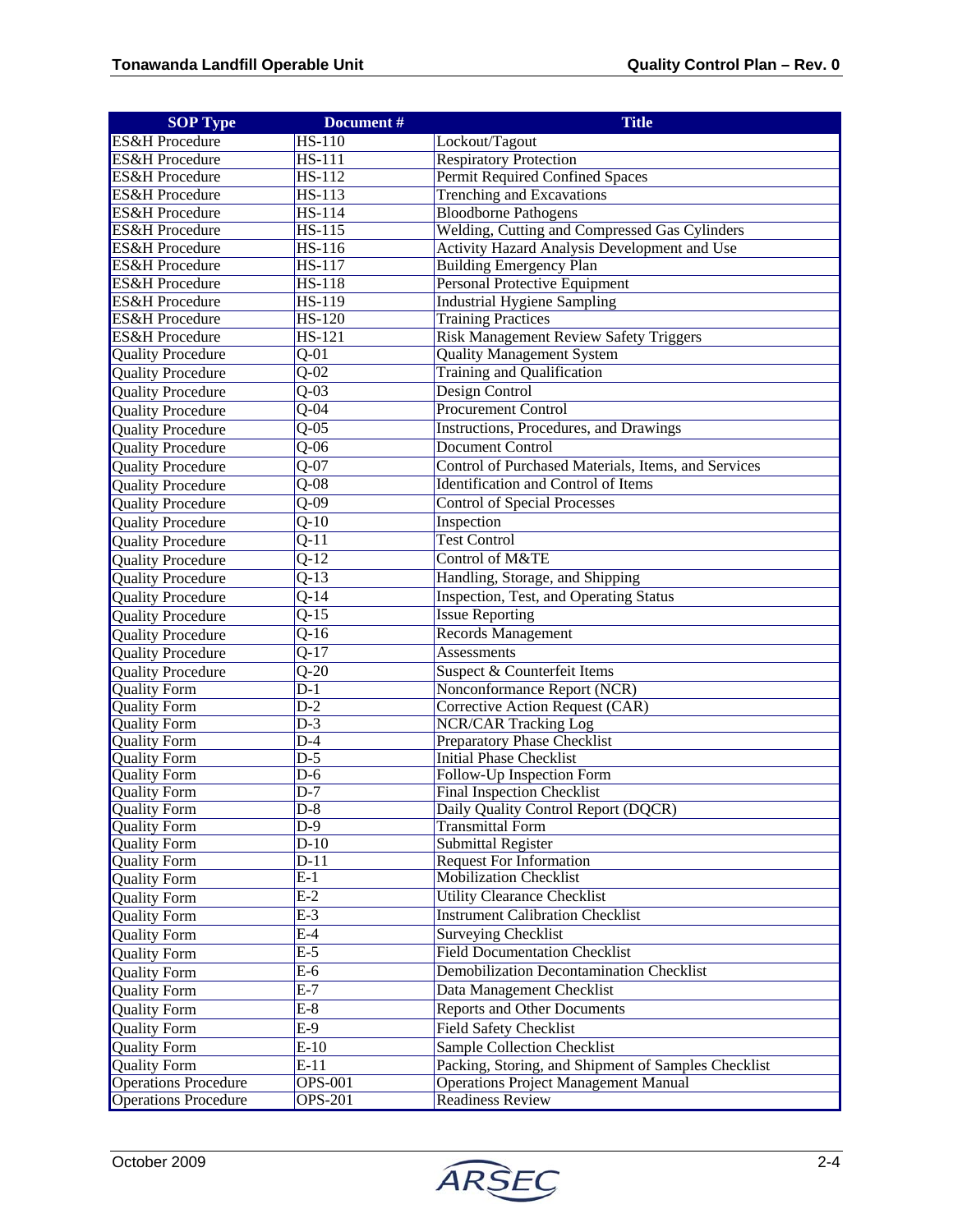#### **CQC PHASED WORK**

The implementation of QC requirements is mandatory for all ARSEC employees and lower-tier subcontractors to ensure that ARSEC provides a service of known quality during the performance of any contract. Our QC system consists of the plans, procedures, and organization necessary to produce an end product that complies with the contract requirements. ARSEC's Project QCP will incorporate and describe implementation of the U.S. Army Corps of Engineers Unified Facilities Guide Specifications, UFGS 014501, Contractor Quality Control. To ensure overall quality requirements are met and exceeded, the project manager defines the resources and experience available throughout the planning, execution, and control of the TO. ARSEC integrates our quality management approach into our project team structure by conducting work in three primary phases, as shown in Figure 2-2, including:

*Preparatory Phase:* This phase occurs prior to beginning each definable work feature after all USACE – Buffalo District approved plans/documents/materials copies are onsite. Applicable specifications, reference codes, standards, and contract drawings reviews will be performed and copies of each maintained onsite. This review ensures all equipment and/or materials have been tested, submitted, and approved and provisions have been made for required control inspection and testing. ARSEC will ensure vendor and supplier adequacy and specified requirements conformance through implementation methods for supplier and vendor quality described in ARSEC-Q-04, "Procurement Control." A work area examination will ensure all required preliminary work has been completed and complies with the contract. ARSEC will verify through physical examination that required materials, equipment, and sample work are on hand, conform to approved shop drawings or submitted data, and are properly stored. AHA reviews will ensure safety requirements are met. The CQCSM or designated Project Quality Control Representative will conduct a meeting attended by the PM, other CQC personnel, and the Job Site Superintendent (JSS) responsible for the definable feature to discuss procedures for controlling the work quality including repetitive deficiencies and the initial control phase. Construction tolerances and workmanship standards will be documented for the definable work feature being discussed. The CQCSM or designated Project Quality Control Representative will document preparatory phase actions in separate minutes.

*Initial Phase:* This Phase will occur at the beginning of each definable work feature and be repeated for each new onsite work crew, or any time acceptable specified quality standards are not being met. The CQCSM or designated Project Quality Control Representative will verify work is performed in full compliance with contract requirements by implementing methods prescribed in ARSEC-Q-02, "Personnel Training and Qualifications," and ARSEC-Q-17, "Assessments." During Plan of the Day (POD) meetings, ARSEC will ensure that: 1) preparatory meeting minutes are reviewed with project personnel; 2) controls are verified as adequate to be fully contract compliant and control inspection and testing are those required; and 3) establish and communicate to all personnel an expected workmanship level. Any differences found during the reviews, checks, and verifications will be resolved to compliance status. Safety will be verified as compliant with the safety plan and applicable AHA. Any safety upgrade will be incorporated in the safety plan with each worker trained to the affected AHA.

*Follow-up Phase:* The CQCSM or designated Project Quality Control Representative will perform daily checks to ensure QC activities provide continued contract requirements compliance and will continue these daily checks until the particular work feature's completion. All checks will be recorded in the CQC documentation. Final follow-up checks will be conducted and all deficiencies corrected prior to the start of additional work features that may be affected by deficient work.

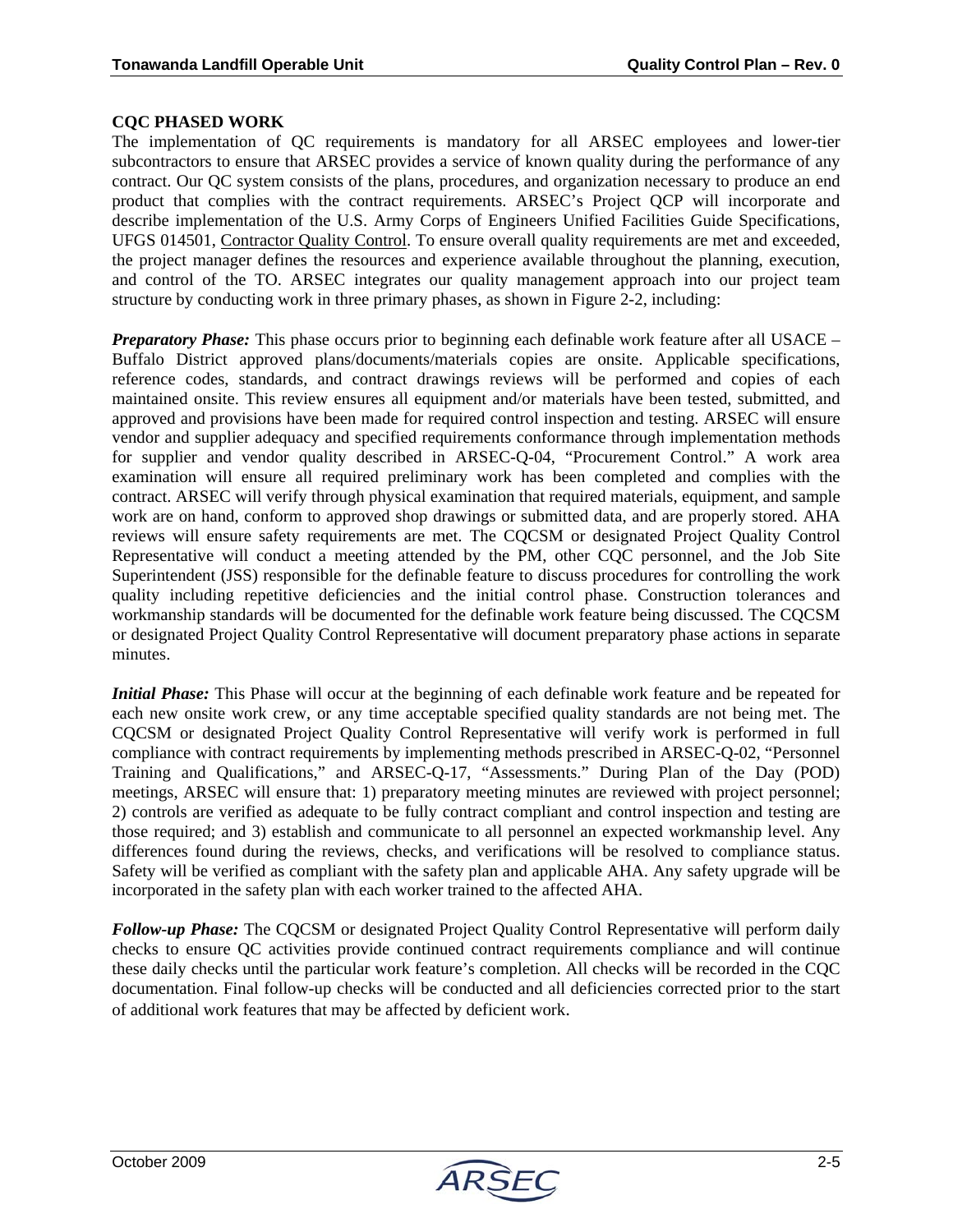### **3.0 MANAGEMENT STRUCTURE**

#### **ORGANIZATIONAL APPROACH**

ARSEC will programmatically manage this contract from its Knoxville, TN office which currently includes the primary office for the Project Manager. The Pittsburg, Port Allen and Knoxville offices will provide support to the project with equipment and resources as necessary. ARSEC's organizational approach for this TO will provide the following benefits for the Buffalo District:

- **Continuity.** Providing an experienced and proven Team with depth of staff in providing local health physics professionals and technicians.
- *Commitment.* Committing key resources local to the Tonawanda Landfill Operable Unit project with experience working on USACE projects, to ensure that we not only meet but exceed all expectations.
- *Communication.* Establishing communication protocols between the ARSEC and USACE personnel to ensure smooth flow of information with best value constantly in mind.
- *Control.* Application of the appropriate people, systems, processes, and procedures in place to manage the Tonawanda Landfill Operable Unit project TO within budget and schedule, while maintaining quality and safety.

*Overall Authority:* As the prime contractor, ARSEC is the sole entity with a contractual relationship with USACE and has overall authority for this contract. We will leverage in-place procedures (see Table 2- 1)/systems developed in executing over 20 FUSRAP and over 130 DOE projects to expedite contract startup and to minimize performance risk on the TO. For example, we have an established S&H program, structured QC procedures, USACE-approved templates for work plans and cost reports, formal and informal communication networks, institutional knowledge of and established relationships with your customers and regulatory agencies, and approved advance agreements/SOPs.

*Single POC for the Contract:* Steve Shirley will be the Project Manager and single POC for the government on this contract. Mr. Shirley has served as Project Manager on similar projects throughout the country over his 25-year career. He has personally led the development of all elements of this document, preparation of the ARSEC proposal, and attended the initial site walk.

*Organizational Composition:* Figure 3-1 on the next page depicts

the organization structure, including associated lines of authority, proposed for ARSEC's support to Buffalo USACE for the Tonawanda Landfill Operable Unit project. These positions may change as the project scope and complexity evolves.

**POC for Tonawanda Support**  Steve Shirley Project Manager 2800 Solway Road Knoxville, TN 37931 Cell: (513) 673-1906 Email: sshirley@amrad.com

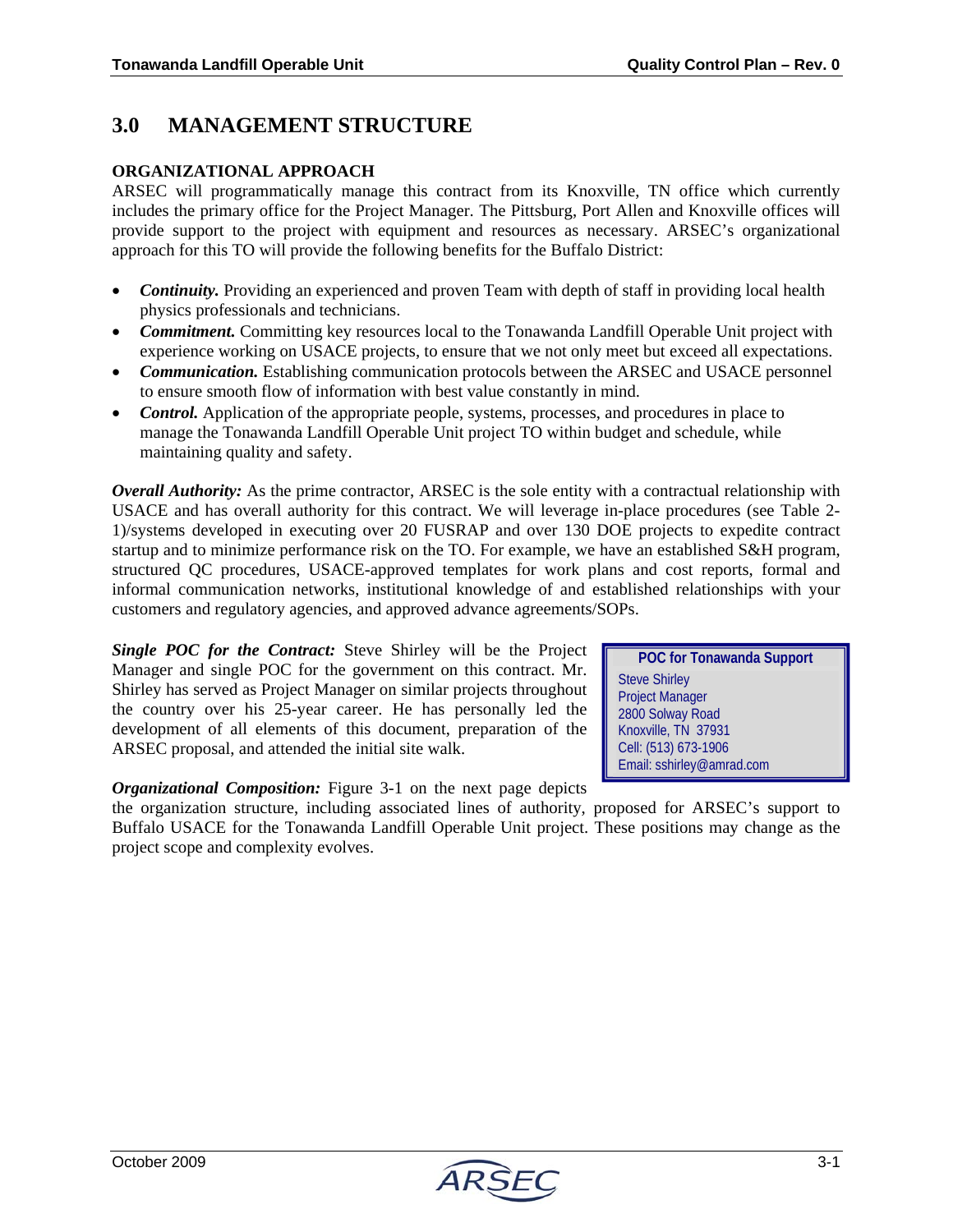



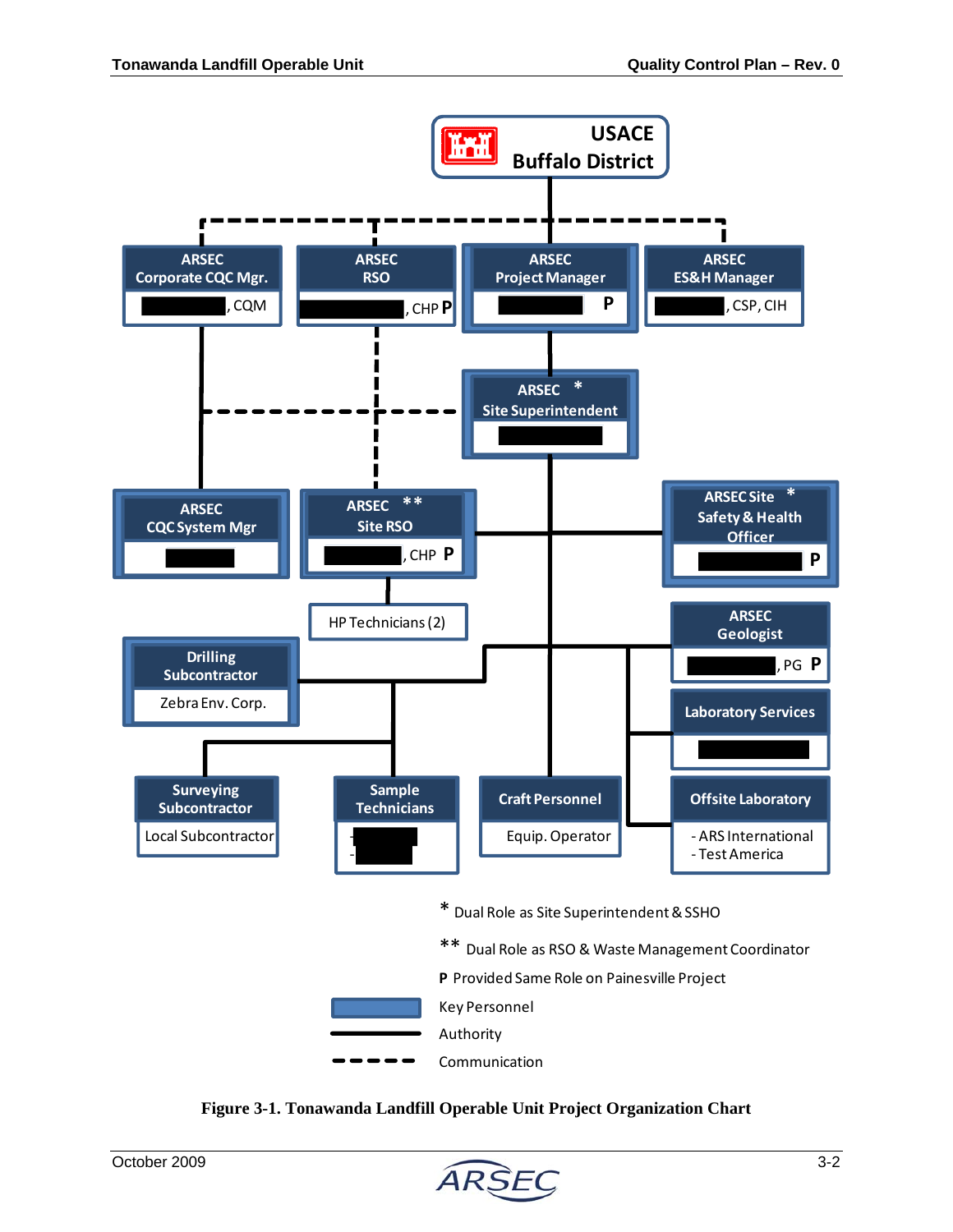Table 3-1 below provides additional detail regarding the specific position responsibilities anticipated to be in place to support the Tonawanda Landfill Operable Unit project. Qualifications and experience for the project team are documented in Table 9-1, Summary Chart of Key Personnel - Qualifications / Certifications.

| <b>Name</b> | <b>Title</b>                                                                             | <b>Responsibilities</b>                                                                                                                                                                                                                                                                                                                                                                                                                                                                                                                                                                               |
|-------------|------------------------------------------------------------------------------------------|-------------------------------------------------------------------------------------------------------------------------------------------------------------------------------------------------------------------------------------------------------------------------------------------------------------------------------------------------------------------------------------------------------------------------------------------------------------------------------------------------------------------------------------------------------------------------------------------------------|
|             | Project Manager<br>(PM)                                                                  | Single POC to Buffalo USACE<br>Facilitates client partnering and planning<br>$\bullet$<br>Accesses resources from Team subs<br>$\bullet$<br>Assigns personnel and equipment resources<br>$\bullet$<br>Implements staffing, recruiting and training plans as needed<br>$\bullet$                                                                                                                                                                                                                                                                                                                       |
|             | Corporate<br><b>Contractor Quality</b><br><b>Control Manager</b><br>(CQCM)               | Manages the incorporation of the Corporate Quality<br>$\bullet$<br>Management System during the project<br>Reviews and approves project workplans<br>$\bullet$<br>Communicates with CQCSM daily regarding quality items<br>$\bullet$<br>Leads Independent Quality Assessments<br>$\bullet$<br>Reviews inspections for materials, equipment, and supplies<br>$\bullet$<br>Ensures compliance with plans and SOW<br>$\bullet$<br>Oversees three-phase inspection process<br>$\bullet$                                                                                                                   |
|             | <b>Contractor Quality</b><br>Control System<br>Manager<br>(CQCSM)                        | Oversees all quality control activities<br>$\bullet$<br>Develops SOPs/procedures for submittals, verification, and<br>$\bullet$<br>acceptance testing<br>Manages QC inspectors<br>$\bullet$<br>Inspects all materials, equipment, lab equipment, and field work<br>$\bullet$<br>Ensures compliance with plans and SOW<br>$\bullet$<br>Implements three-phase inspection process<br>$\bullet$<br>Tracks deficiencies; issues corrective actions<br>$\bullet$                                                                                                                                           |
|             | Site Superintendent                                                                      | Manages and executes site activities<br>$\bullet$<br>Oversees/monitors subcontractor performance<br>$\bullet$<br>Assigns personnel to daily tasks<br>$\bullet$<br>Conducts daily, weekly status meetings<br>$\bullet$<br>POC for Quality Assurance/Quality Control Issues<br>$\bullet$                                                                                                                                                                                                                                                                                                                |
| <b>CHP</b>  | Project Health<br>Physicist and<br>Corporate<br><b>Radiation Safety</b><br>Officer (RSO) | Oversight/review of all radiological activities and data<br>$\bullet$<br>Review radiological data deliverables<br>from<br>analytical<br>$\bullet$<br>laboratories<br>Interface with laboratory client services coordinators and<br>$\bullet$<br>coordinating the resolution of laboratory problems<br>Take appropriate actions to address radiological emergency<br>$\bullet$<br>situations<br>Ensure that ARSEC radiation safety and survey plans and<br>procedures are properly implemented and followed<br>Perform audits to verify proper implementation of approved<br>$\bullet$<br><b>HSRPP</b> |
|             | Site Safety and<br>Health Officer<br>(SSHO)                                              | Provides oversight of all safety and health related requirements<br>$\bullet$<br>Maintains a safety and health logbook<br>$\bullet$<br>Controls access within site boundaries<br>$\bullet$<br>Conducts daily, weekly status meetings with SS<br>$\bullet$<br>Determines and informs project personnel of hazards<br>$\bullet$<br><b>Medical Response Designee</b>                                                                                                                                                                                                                                     |

| Table 3-1. Responsibilities of the Tonawanda Landfill Operable Unit Project Team Members |
|------------------------------------------------------------------------------------------|
|------------------------------------------------------------------------------------------|

 $\overline{a}$ 



 $1$  Dual role as Site manager / Field Supervisor and Site Safety and Health Officer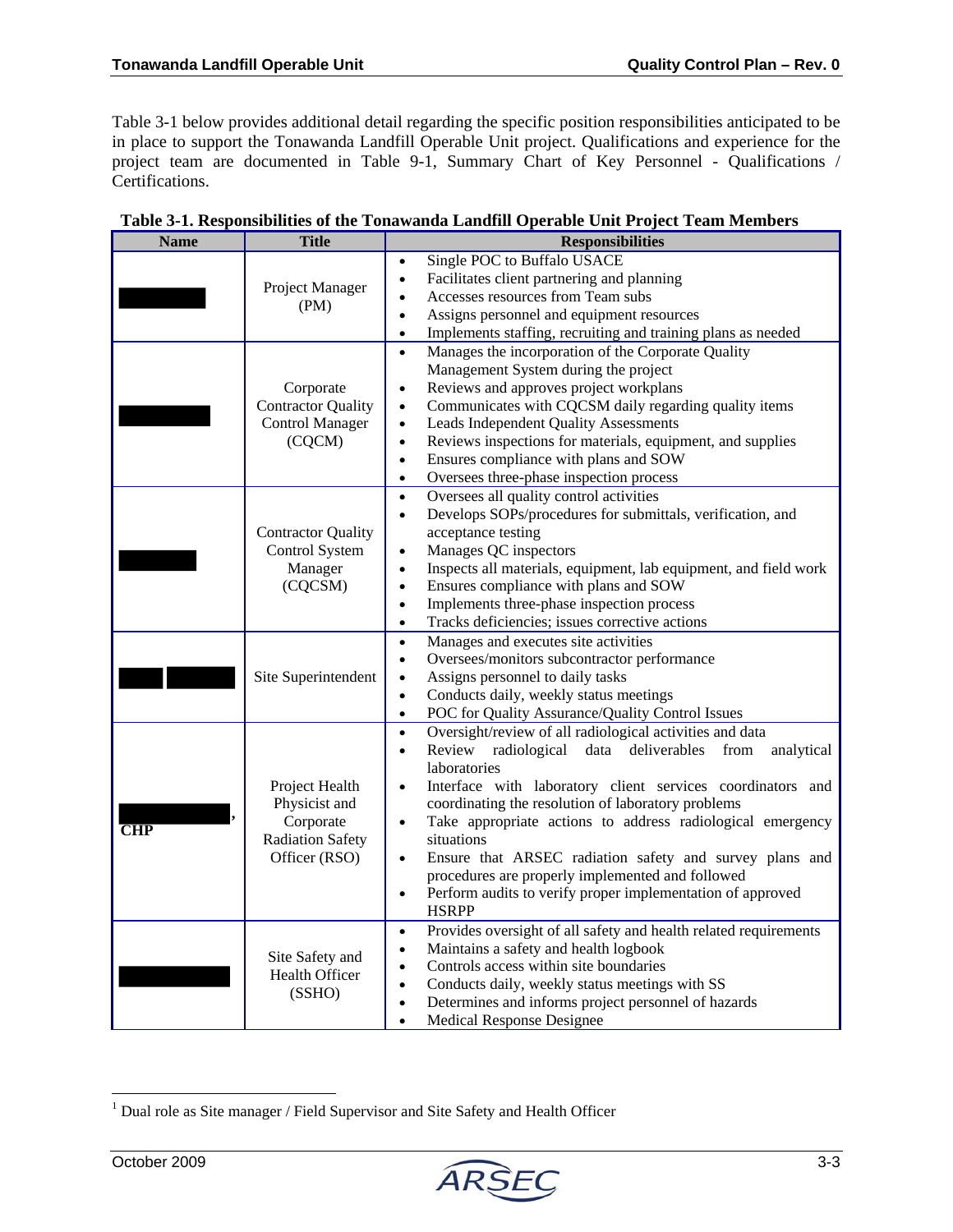| <b>Name</b>                    | <b>Title</b>              | <b>Responsibilities</b>                                                                                                                                                                                                                                                                                                                                                                                                                                                                                |
|--------------------------------|---------------------------|--------------------------------------------------------------------------------------------------------------------------------------------------------------------------------------------------------------------------------------------------------------------------------------------------------------------------------------------------------------------------------------------------------------------------------------------------------------------------------------------------------|
| <b>CHP</b> and<br><b>NRRPT</b> | Site RSO                  | Responsible for FSS technical implementation<br>Modifies/stops work for unsafe conditions<br>Contact for emergency/contingency plans<br>Provides direction in PODs<br>Approval of work changes and evaluation of change of<br>condition                                                                                                                                                                                                                                                                |
| $\overline{PG}$                | Professional<br>Geologist | Responsible for technical oversight of all drilling operations<br>Record all soil boring activities on Buffalo District supplied<br>Engineer (ENG) Form 5056-R and/or 5056A-R<br>Prepare and submit boring logs.<br>Complete soil classification in accordance with ASTM<br>standards.                                                                                                                                                                                                                 |
|                                | Laboratory<br>Manager     | Ensure that project needs are identified to laboratory personnel.<br>٠<br>Provide direction/support for administrative and technical<br>project staff<br>Interface with laboratory project staff on technical issues<br>٠<br>Provide QA oversight for analytical data<br>Ensure that laboratory personnel understand and conform with<br>elements of the SAP (e.g., FSP and QAPP)<br>Provide management oversight of ARS Laboratory and Assaigai<br>٠<br>Laboratory (a wholly-owned subsidiary of ARS) |

#### **Table 3-1. Responsibilities of the Tonawanda Landfill Operable Unit Project Team Members**

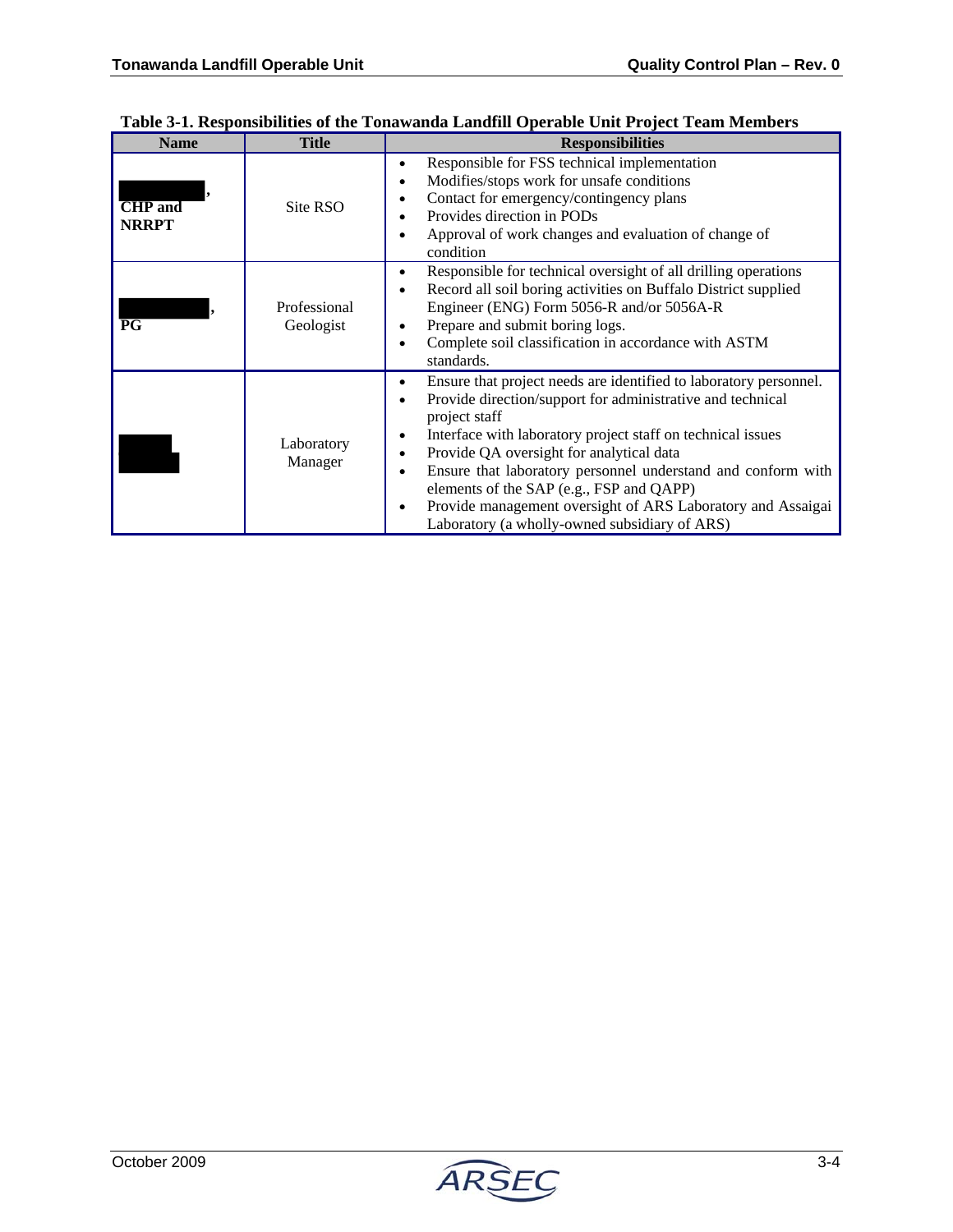### **4.0 TOOLS**

#### **4.1 SOFTWARE**

#### **Microsoft Office**

Microsoft Office is an office software suite from Microsoft for Microsoft Windows and Apple Mac OS X operating systems. Along with core office applications, it includes associated servers and web-based services.

#### **Corel**

Corel Graphics software SuiteX3 is used to provide vector illustration and layout, comprehensive and feature-rich photo and bitmap editing, and precision bitmap-to-vector tracing.

#### **MARSSIM Power**

MARSSIM Power is decommissioning software that provides ARSEC with an easy-to-use application for evaluating alternative survey designs, calculating exact numbers of samples, and preparing prospective and retrospective power curves as described in MARSSIM.

#### **COMPASS**

Decommissioning software designed to facilitate the use of MARSSIM and guide the user into making informed decisions in designing final status radiological surveys.

#### **Spatial Analysis and Decision Assistance (SADA)**

SADA is software that incorporates tools from environmental assessment fields into an effective problem solving environment. These tools include integrated modules for visualization, geospatial analysis, statistical analysis, human health risk assessment, ecological risk assessment, cost/benefit analysis, sampling design, and decision analysis.

#### **Visual Sample Plan (VSP)**

VSP is a software package that provides statistical solutions to sampling design, mathematical and statistical algorithms, and a visual interface, while answering two important questions in sample planning:

- 1) How many samples are needed? VSP can quickly calculate the number of samples needed for various scenarios at different costs.
- 2) Where should samples be taken? VSP instantly provides random or gridded sampling locations overlaid on a user input site map to achieve the desired objective.

#### **EPA HASP**

e-HASP2 is an electronic and interactive program that provides "model" language that is acceptable to OSHA in preparing a site's HASP. The software includes decision logic to assist the user in determining the appropriate controls for health and safety hazards on their sites. The integrated chemical database includes numerous chemicals and updated exposure limits. Some of the other notable attributes of e-HASP2 include:

- 1) Upgrades to pick-lists
- 2) Function to add new chemicals that are not in the chemical database
- 3) Function to export reports to a word processor for editing
- 4) New "preview chapter" button
- 5) A newly designed job hazard analysis (JHA) chapter

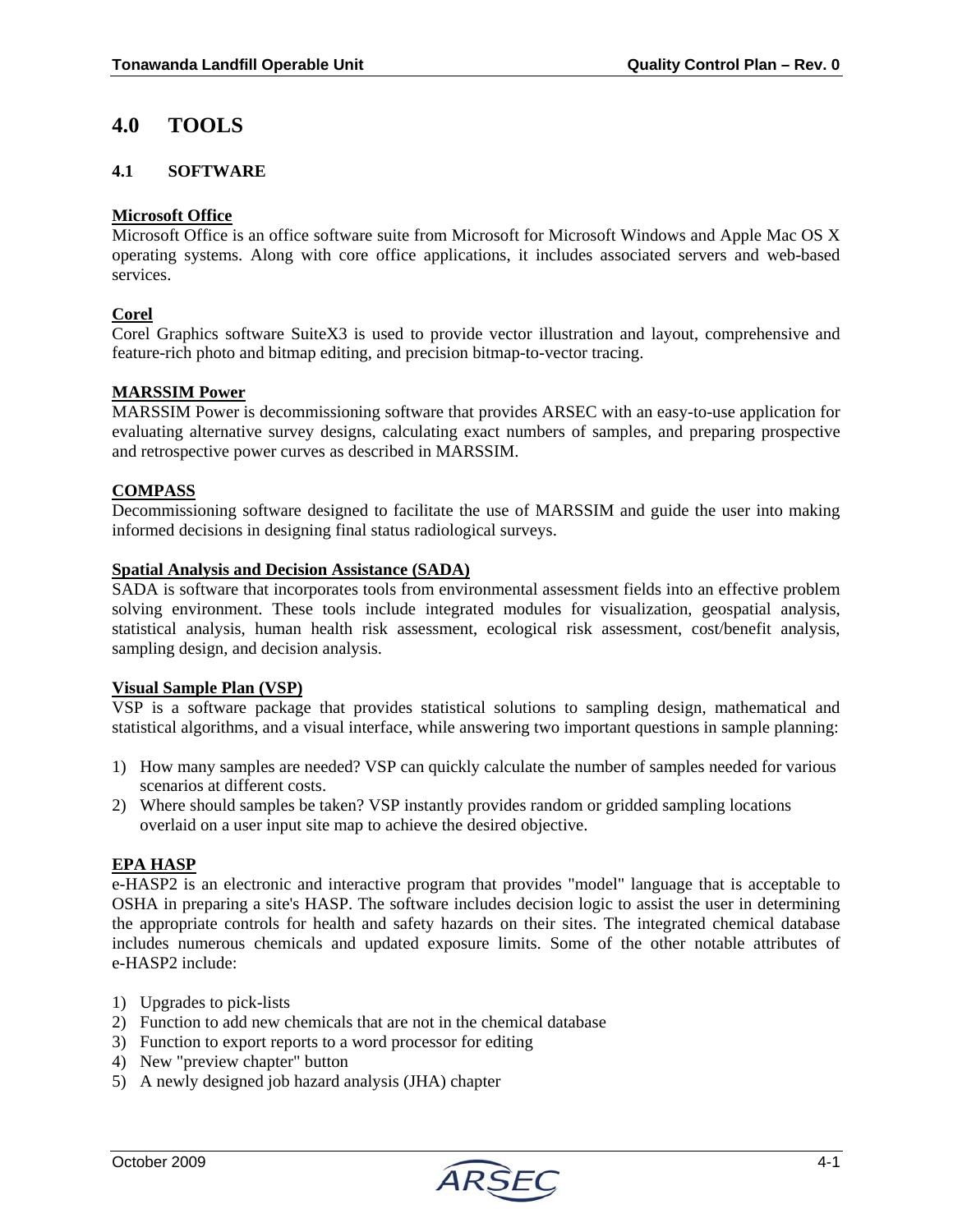#### **AutoCAD**

AutoCAD software is the 2D drafting and detailing and 3D design tool used by used by ARSEC. It provides native DWG compatibility, plus it allows custom program applications and allows the addition of a third-party application to meet specific design requirements. AutoCAD integrates new and enhanced productivity tools, presentation graphics, CAD standards, and more for faster, easier data creation and sharing.

#### **Arcview**

The graphical information system (GIS) application *Arcview* allows ARSEC to load, view, edit and export geodata. As an example, digital maps and CAD files are generated from global positioning system- (GPS) driven gamma radiation surveys. The resultant radiological walkover data and GPS location data is downloaded into the Arcview plotting program to provide a graphic description of the survey effort.

#### **Laboratory Information Management Systems (LIMS)**

LIMS is computer software that is used in the laboratory for the management of samples, laboratory users, instruments, standards and other laboratory functions such as invoicing, plate management, and work flow automation. Both the ARS Radiochemistry Laboratory and the TestAmerica St. Louis Laboratory have sophisticated LIMS that provide internal and external tracking of samples and sample results.

#### **MAS200**

MAS200 is an accounting software package that provides core accounting, e-commerce, business intelligence tools, payroll, customer relationship management (CRM), sales force automation and financial reporting. In addition, it automates key processes, including inventory management, bill of materials and job costing, utilizing an SQL or client/server platform.

#### **S2**

S2 is a project accounting package that is 100% DCAA compliant. It allows the management of accurate project cost data. The program also contains GSA schedule and non-schedule revenue recognition features.

#### **Primavera Cost Manager®**

Primavera Cost Manager® is an earned value reporting system that evaluates cost and schedule data to produce variance reports, updated cost to completion estimates, and other pertinent metrics to measure performance. It is uniquely configured to gather, analyze, and distribute information that measures the physical accomplishment of work on a project against the approved plan and its associated cost as compared to the approved budget.

#### **4.2 INSTRUMENTATION**

The following lists represent the inventory of radiological and environmental equipment that will be used by ARSEC during performance of work. This equipment is calibrated and stored in compliance with applicable standards to ensure QC protocols are maintained.

#### **Meters**

- Ludlum Model 2 Survey Meter
- Ludlum Model 3 Survey Meter
- Ludlum Model 4 Survey Meter
- Ludlum Model 12 Survey Meter
- Ludlum Model 2221 Portable Scaler

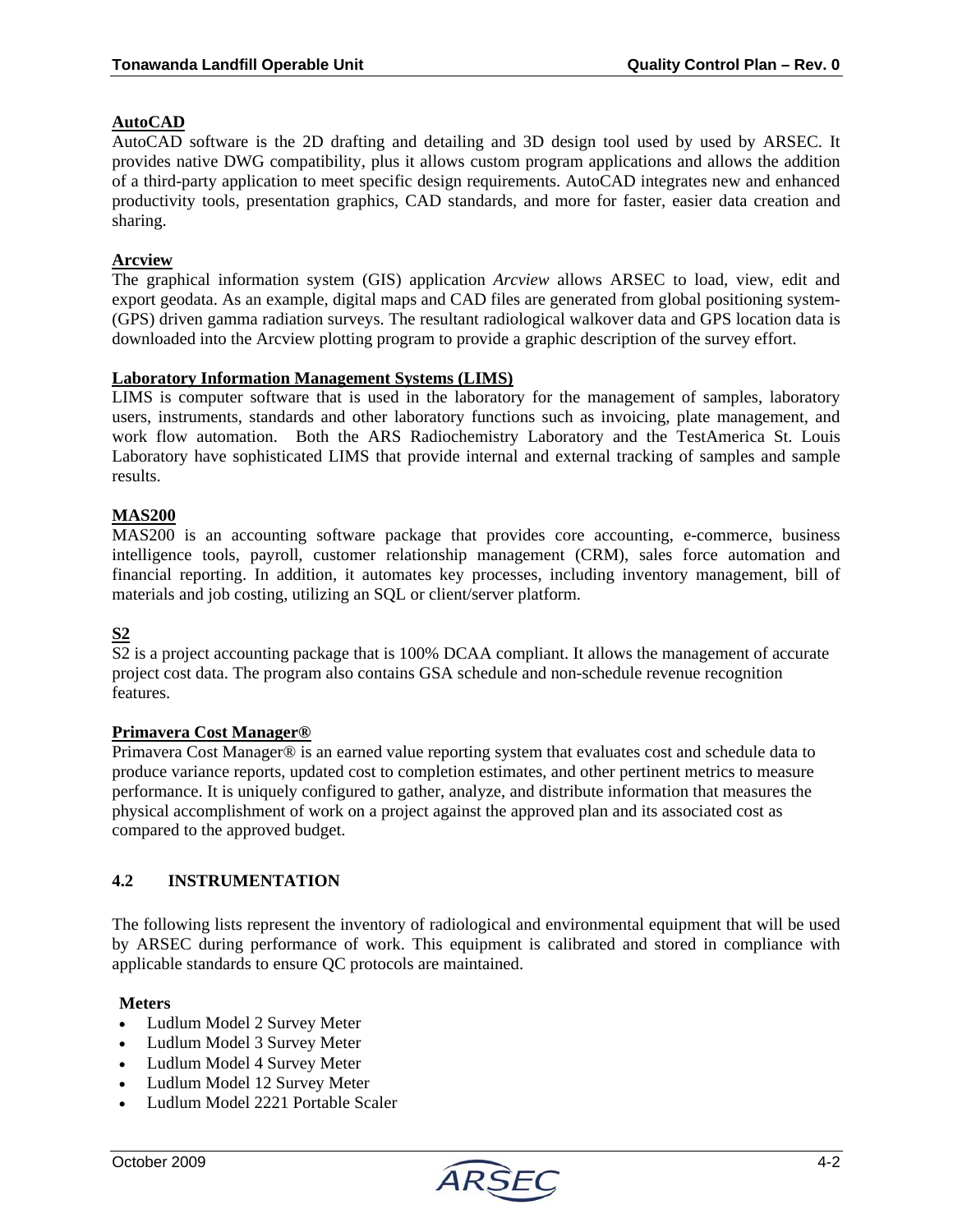- Ludlum Model 2223 Scaler Ratemeter
- Ludlum Model 2224 Alpha Beta Scaler Ratemeter
- Ludlum Model 2224-1 Alpha Beta Scaler Ratemeter
- Ludlum Model 2225 Alpha Beta Ratemeter
- Ludlum Model 2241 Digital Scaler Ratemeter
- Ludlum Model 2241-2 Digital Scaler Ratemeter
- Ludlum Model 2350-1 Data Logger
- Ludlum Model 2360 Digital Scaler Ratemeter

#### **Alpha/Beta Detectors**

- Ludlum Model  $43-68$  100 cm<sup>2</sup> Gas Proportional Detector
- Ludlum Model 43-89 100 cm<sup>2</sup> Alpha Beta Scintillator

#### **Alpha/Beta/Gamma Detectors**

- Ludlum Model 44-7 Thin End Window G-M Detector
- Ludlum Model 44-9 Pancake G-M Detector
- Ludlum Model 44-25 Pancake G-M Hand Frisker

#### **Air Samplers**

- F&J LV-1 Low Volume (0-100 l pm)
- F&J HV-1 High Volume (0-4 cfm)
- Staplex TFIA High Volume (0-30 cfm)
- Lapel Escort Elf (0-5 l pm)
- Lapel GilAir-5  $(0-51 \text{ pm})$
- Lapel SKC 224-PCXR4  $(0-51$  pm)
- Air Sampler Calibrators (D-550, D-812, D-814 and others)
- PM-10 Air Samplers

#### **NaI Detectors**

- Ludlum Model 44-10 2"x2" NaI Gamma Scintillator
- Spectrum 489-55 Gamma Scintillator
- Teledyne G-5 Fiddler Gamma Scintillator
- Bicron B2/5 Fiddler Gamma Scintillator

#### **Specialty Equipment**

- Calibration Check Sources
- Exploranium GR-135 hand held gamma spectrometer
- Trimble GPS Systems [large and small detector coverages]

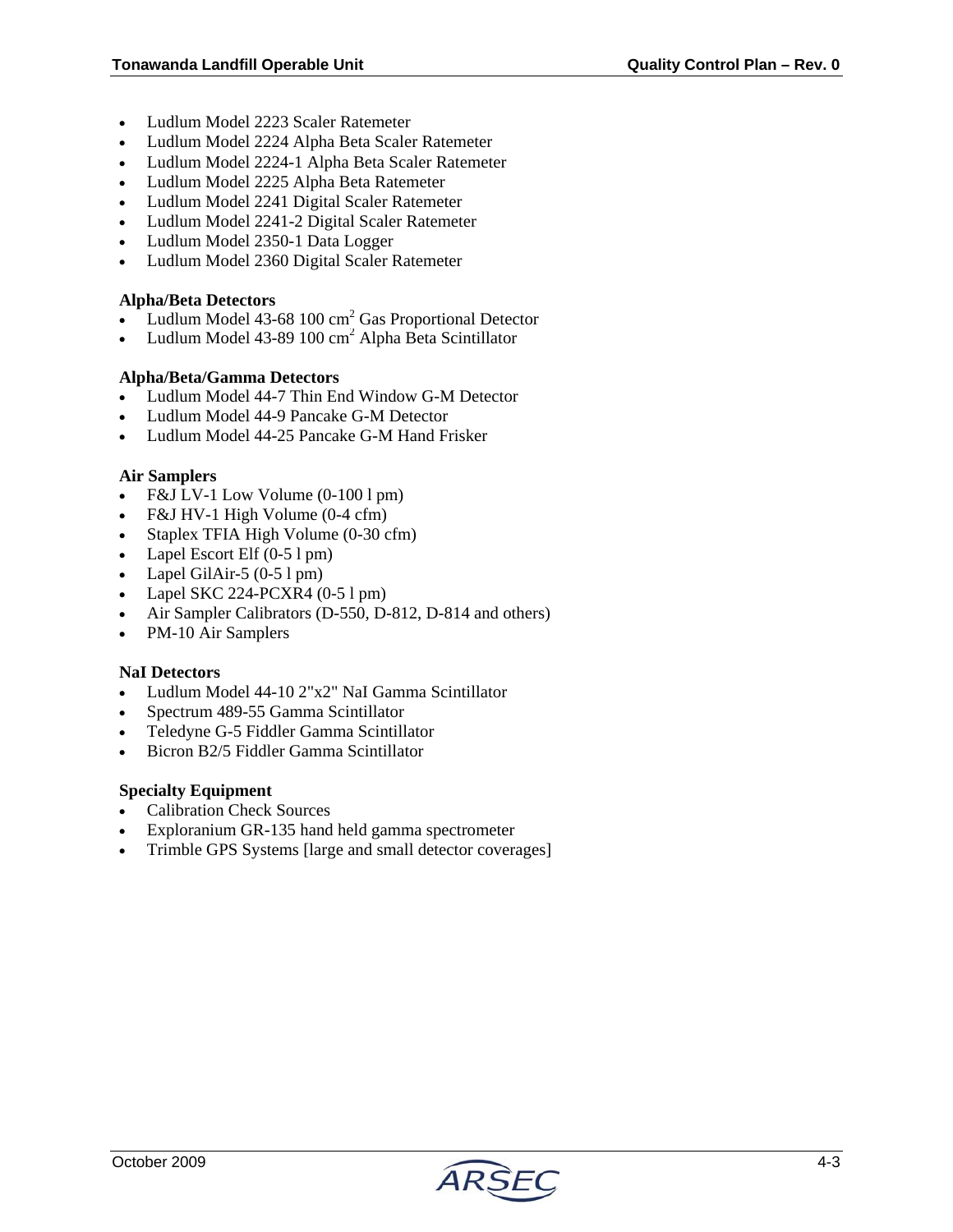## **5.0 SCHEDULING**

The ARSEC Team's initial project schedule for the Tonawanda Landfill Operable Unit Project is depicted below in Figure 5-1. This schedule will be updated as progress is made and expanded to include additional activities as the TO progresses and ARSEC increases participation. The active project CPM schedule will be managed and updated independent of this QCP as described in Section 7.0.

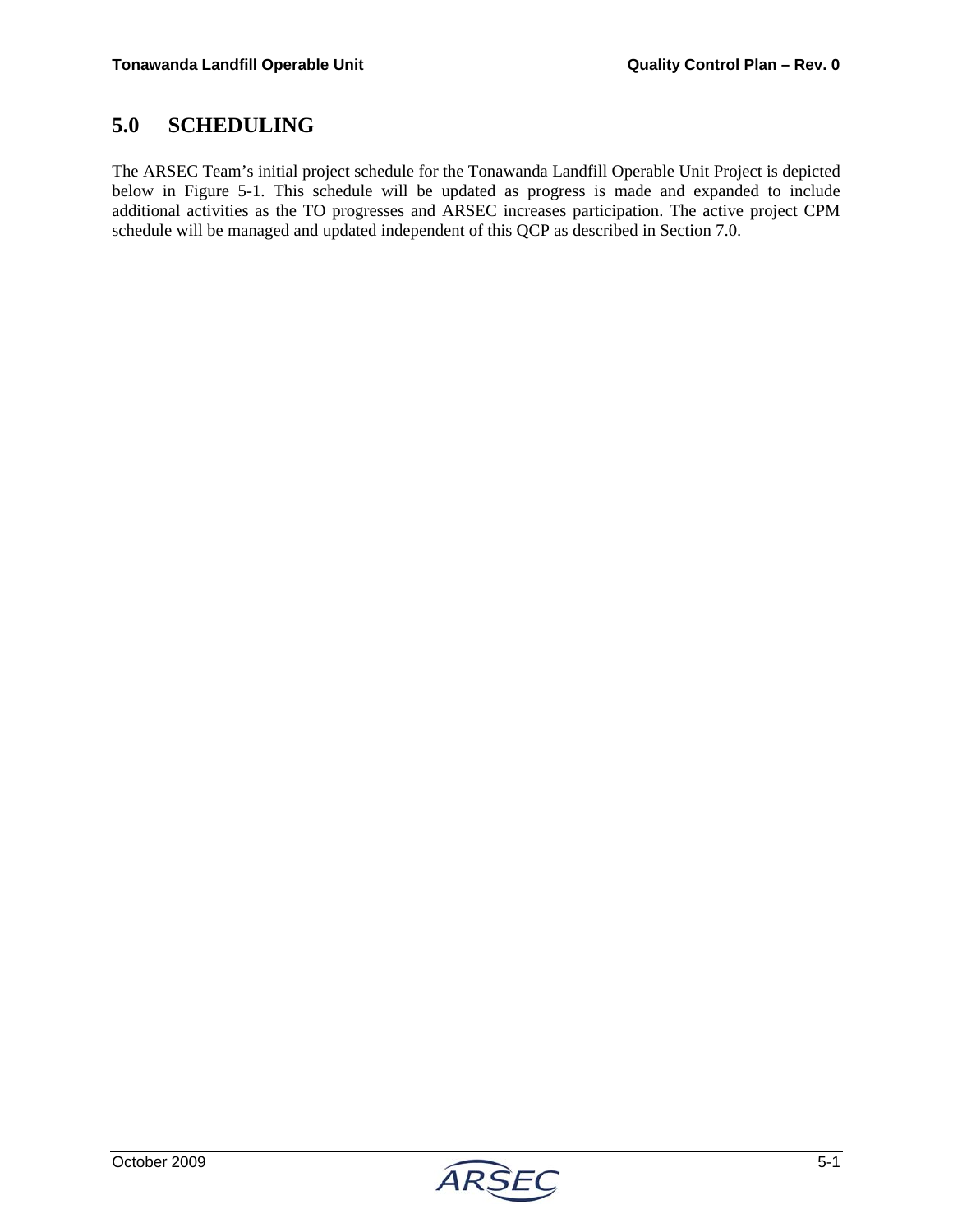|                       | <b>Activity Name</b>                                                            | Original Start<br><b>Duration</b> |                          | Finish          | Total<br>Float | <b>Predecessors Successors</b> |                            | s |    |  |  |
|-----------------------|---------------------------------------------------------------------------------|-----------------------------------|--------------------------|-----------------|----------------|--------------------------------|----------------------------|---|----|--|--|
|                       | <b>RI Addendum for Tonawanda Landf</b>                                          |                                   | 137 03-Aug-09            | 18-Feb-10       | $6 \mid$       |                                |                            |   |    |  |  |
| <b>General</b>        |                                                                                 |                                   | $\Delta$<br>68 03-Aug-09 | 05-Nov-09       | 6              |                                |                            |   |    |  |  |
| 10                    | Notice of Award                                                                 |                                   | 0 03-Aug-09<br>A         |                 |                |                                | 20, 30                     |   |    |  |  |
| 20                    | Site Visit                                                                      |                                   | 2 06-Aug-09<br>A         | 07-Aug-09 A     |                | 10                             | 70                         |   |    |  |  |
| 30                    | Preparation of Submittals and Work<br>Plans                                     |                                   | 27 03-Aug-09             | 09-Sep-09 A     |                | 10                             | 40                         |   |    |  |  |
| 40                    | <b>Customer Review of Work Plans</b>                                            |                                   | 18 10-Sep-09<br>Α        | 05-Oct-09       |                | 6 30                           | 50                         |   |    |  |  |
| 50                    | ARSEC Revise and Resubmit WP's                                                  |                                   | 5 06-Oct-09              | 12-Oct-09       |                | 640                            | 60                         |   |    |  |  |
| 60                    | CORP Review / Accept Final WP's                                                 |                                   | 10 06-Oct-09             | 19-Oct-09       |                | 6 50                           | 70                         |   |    |  |  |
| <b>Mobilization</b>   |                                                                                 |                                   | 13 20-Oct-09             | 05-Nov-09       | 6              |                                |                            |   |    |  |  |
| 70                    | Mobilization                                                                    |                                   | 2 20-Oct-09              | 21-Oct-09       |                | 6 60.20                        | 80                         |   |    |  |  |
| 80                    | Clearing and Grubbing                                                           |                                   | 4 22-Oct-09              | 27-Oct-09       |                | 6 70                           | 90                         |   | Sp |  |  |
| 90                    | Gamma Walkover Survey                                                           |                                   | 10 23-Oct-09             | 05-Nov-09       |                | 6 80                           | 100                        |   |    |  |  |
|                       | <b>Delineation Tasks</b>                                                        |                                   | 79 23-Oct-09             | 18-Feb-10       | 6 <sup>1</sup> |                                |                            |   |    |  |  |
| 100                   | Sampling of Surface and Subsurface Soil                                         |                                   | 33 23-Oct-09             | 10-Dec-09       |                | 6 90                           | 120, 110, 140,<br>110, 150 |   |    |  |  |
| 110                   | <b>Reporting Sampling Results</b>                                               |                                   | 40 28-Oct-09             | 28-Dec-09       |                | 6 100, 100                     |                            |   |    |  |  |
| <b>Optional Tasks</b> |                                                                                 |                                   | 79 23-Oct-09             | 18-Feb-10       | 6              |                                |                            |   |    |  |  |
| 120                   | Groundwater Sampling Temporary<br>Wellpoints                                    |                                   | 3 06-Nov-09              | 10-Nov-09       |                | 11 100                         | 130                        |   |    |  |  |
| 130                   | Reporting Sampling Results                                                      |                                   | 25 11-Nov-09             | 17-Dec-09       |                | 11 120                         | 190, 140, 150              |   |    |  |  |
| 140                   | Characterization, Handling and Disposal<br>of Investigative Derived Waste (IDW) |                                   | 45 23-Oct-09             | 30-Dec-09       |                | 11 100, 130                    |                            |   |    |  |  |
|                       | <b>Final investigation and Project Report</b>                                   |                                   | 36 29-Dec-09             | 18-Feb-10       | 6              |                                |                            |   |    |  |  |
|                       | 150 Preparation of Draft Final Report                                           |                                   | 20 29-Dec-09             | $26 - Jan - 10$ |                | 6 130, 100                     | 160                        |   |    |  |  |
| 160                   | USACE Review of Draft Final Report                                              |                                   | 5 27-Jan-10              | 02-Feb-10       |                | 6 150                          | 170                        |   |    |  |  |
| 170                   | Preparation of Final Project Report                                             |                                   | 11 03-Feb-10             | 18-Feb-10       |                | 6 160                          | 180                        |   |    |  |  |
|                       | Submit Final Project Report                                                     | $\mathbf{0}$                      |                          | 18-Feb-10       |                | 6 170                          |                            |   |    |  |  |
| 180                   |                                                                                 |                                   | 5 18-Dec-09              | 28-Dec-09       | 42             |                                |                            |   |    |  |  |
| <b>Demobilization</b> |                                                                                 |                                   |                          |                 |                |                                |                            |   |    |  |  |

**Figure 5-1. Tonawanda Landfill Operable Unit Project CPM Schedule**

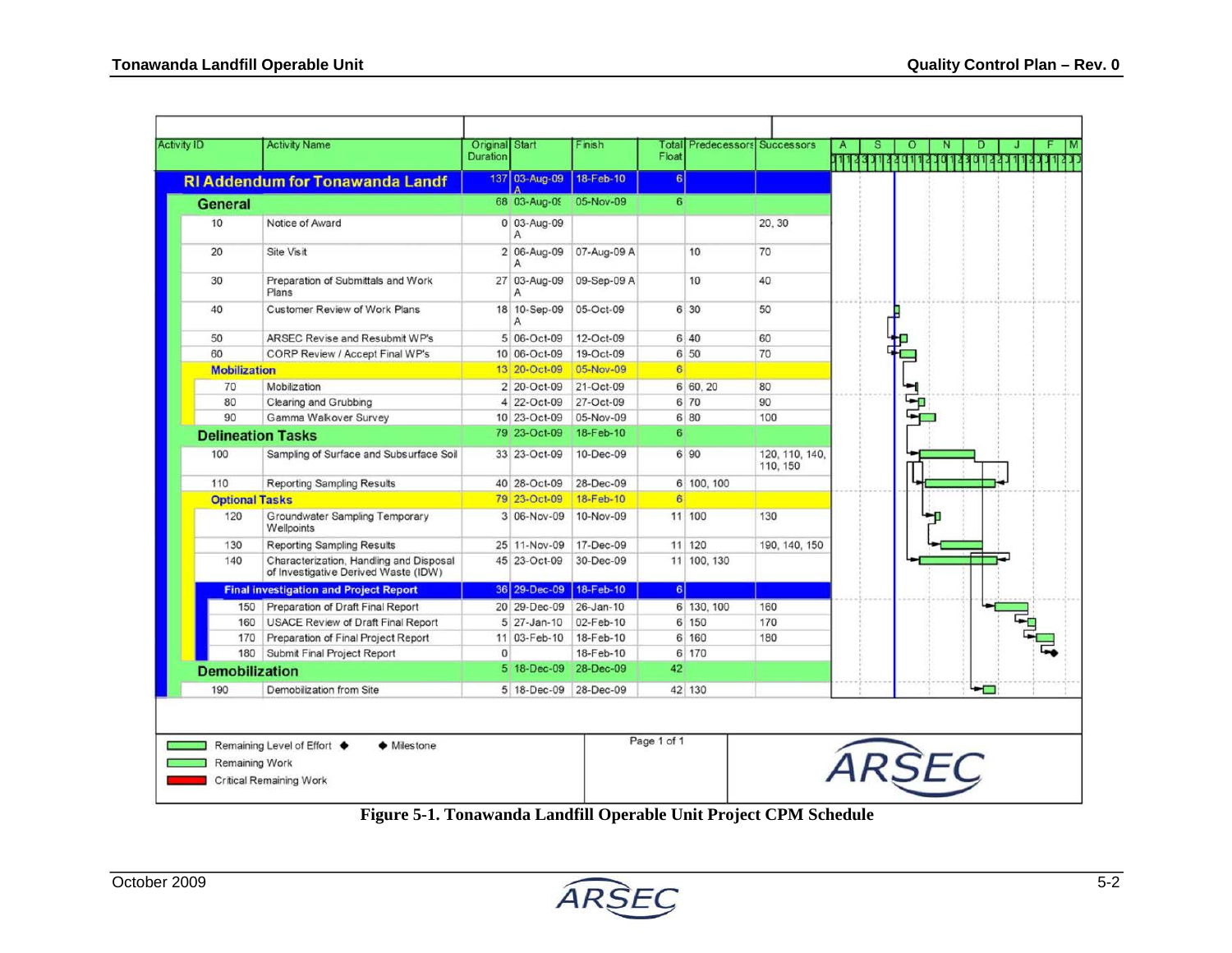# **6.0 COST CONTROL FOR COST REIMBURSABLE AND FIRM FIXED PRICE CONTRACTS**

ARSEC has established a complete contract management program that has been used to manage over 250 government contracts in the past 15 years. This program is based on the ARSEC Contracts Manual which includes processes for adaptation to firm-fixed price, time and materials, and cost reimbursable contracts. The manual developed is required reading and training by our project managers prior to deployment on contracts. ARSEC maintains these manuals through the Corporate QMS and records management program to ensure controlled copies are distributed with updates and modifications. Each section of the manual includes specific procedures associated with contract management and execution. For example, ARSEC requires project managers to understand through training the rates structure included into each labor rate to ensure common understanding of overhead and G&A financial considerations.

#### **ACCOUNTING SYSTEM APPROACH**

As defined in greater detail in the section below, ARSEC has implemented a comprehensive accounting system through application of MAS200 and S2 Project Accounting (refer to Section 4.1 for software descriptions). This system has been developed for each type of government contracting to integrate the cost codes required for maintaining Defense Contract Audit Agency (DCAA) requirements. ARSEC's approach to providing project accounting system support to this contract is to provide access to ARSEC's MAS200/S2 system via Internet through remote locations and projects. This is implemented through wireless networks and provides project manager access to all financial information including rates, labor types and categories, overhead and G&A accounts, fee, as necessary to manage the TO. ARSEC trains each manager on the approach used to develop indirect rates and the requirements for effective management of fee and unallowable accounts. ARSEC has passed four DCAA audits regarding the justification of our rates structures and these rates are used consistently on all of our cost reimbursable contracts. The MAS200/S2 accounting system is recognized by DCAA as an approved program for cost reimbursable government contracts due to its structure to certify rate build-ups as well as its capability for reporting.

#### **BUDGETING AND ACCOUNTING REPORTS**

ARSEC's MIS generates a wide variety of reports from MAS200/S2, Cost Manager, *P5*, and Timberline, allowing ARSEC to monitor expenditures while constantly updating actual expenditures cost to completion and scheduling forecasts. ARSEC's MIS can provide USACE with extremely detailed invoices, grouping costs into a customized format based on labor categories, task WBS elements, or funding sources. The approved baseline schedule is used as the comparative basis to calculate budgeted cost of work scheduled (BCWS), budgeted cost of work performed (BCWP), actual cost of work performed (ACWP), schedule performance index (SPI), and cost performance index (CPI). These indicators allow the project manager to identify and examine variances from the project baseline

#### **ARSEC's MIS Meets USACE Requirements for Effective Management**

- Our schedulers list project activities in a logical sequence and include realistic duration for each activity to develop a CPM Network Diagram
- We require subcontractors and vendors to confirm the duration and sequences for their activities for incorporation into the schedule
- Project milestones are established with definable endpoints to support cost control
- Schedules are cost and resource loaded to identify budgetary and resource allocation problems in advance
- Our project management staff update schedules on a weekly basis
- Schedules are used as a tool for daily planning, lookahead planning, historical record and resource planning
- Costs can be tracked on a task order against different funding sources

schedule, plan and execute corrective action(s) as necessary to minimize the impact, and achieve the baseline schedule goals.

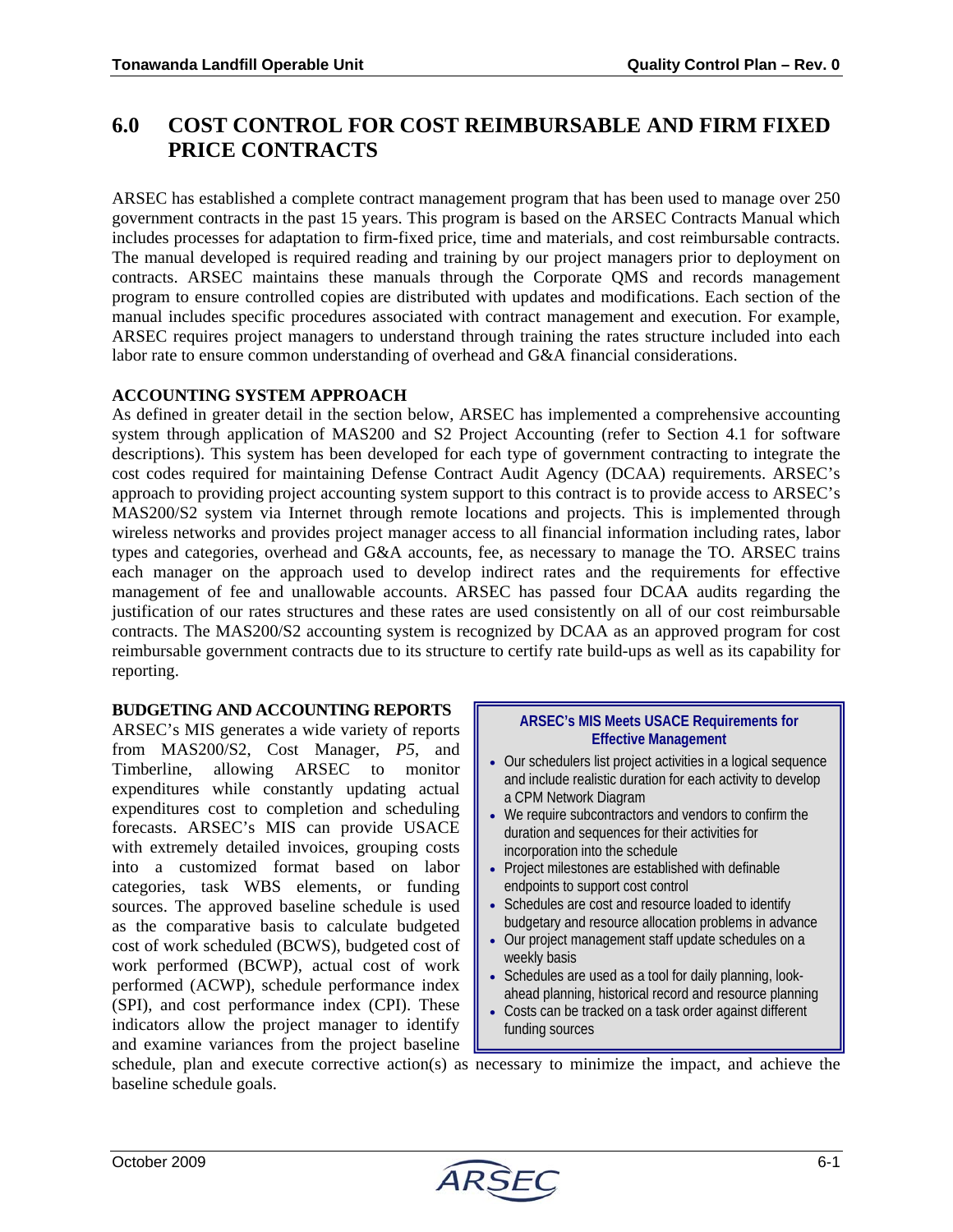*Primavera Cost Manager*® is an earned value reporting system that evaluates cost and schedule data to produce variance reports, updated cost to completion estimates, and other pertinent metrics to measure performance. It is uniquely configured to gather, analyze, and distribute information that measures the physical accomplishment of work on a project against the approved plan and its associated cost as compared to the approved budget. This information is used to determine project status by analyzing cost, schedule, and technical performance while considering potential problems and alternative action plans. Additionally, the Tonawanda Landfill Operable Unit project manager can determine where cost savings may be realized based on comparison of project status against forecasted schedule.

For Firm Fixed Price contracts like the Delivery Order for the Tonawanda Landfill Operable Unit Project, ARSEC will provide the following:

- Written Weekly Progress Reports,
- Monthly Payment Requests, and
- Monthly Accrual Information.

*Weekly Progress Reports:* The development and submittal of written weekly progress reports shall be submitted to the COR by Close of Business on Monday of each week. This weekly report shall include a summary of work performed, safety issues, quality issues, and an updated schedule.

**Payment Requests:** The development of payment requests shall be on a monthly basis and will be progressed based. The ARSEC Site Manager and/or Project Manager shall develop the monthly proposed progress with the COR prior to submitting the invoice.

*Accruals:* By the 25th of each month, ARSEC will submit accrual information to the COR in accordance with the requirements of Section 7.3 of the SOW.

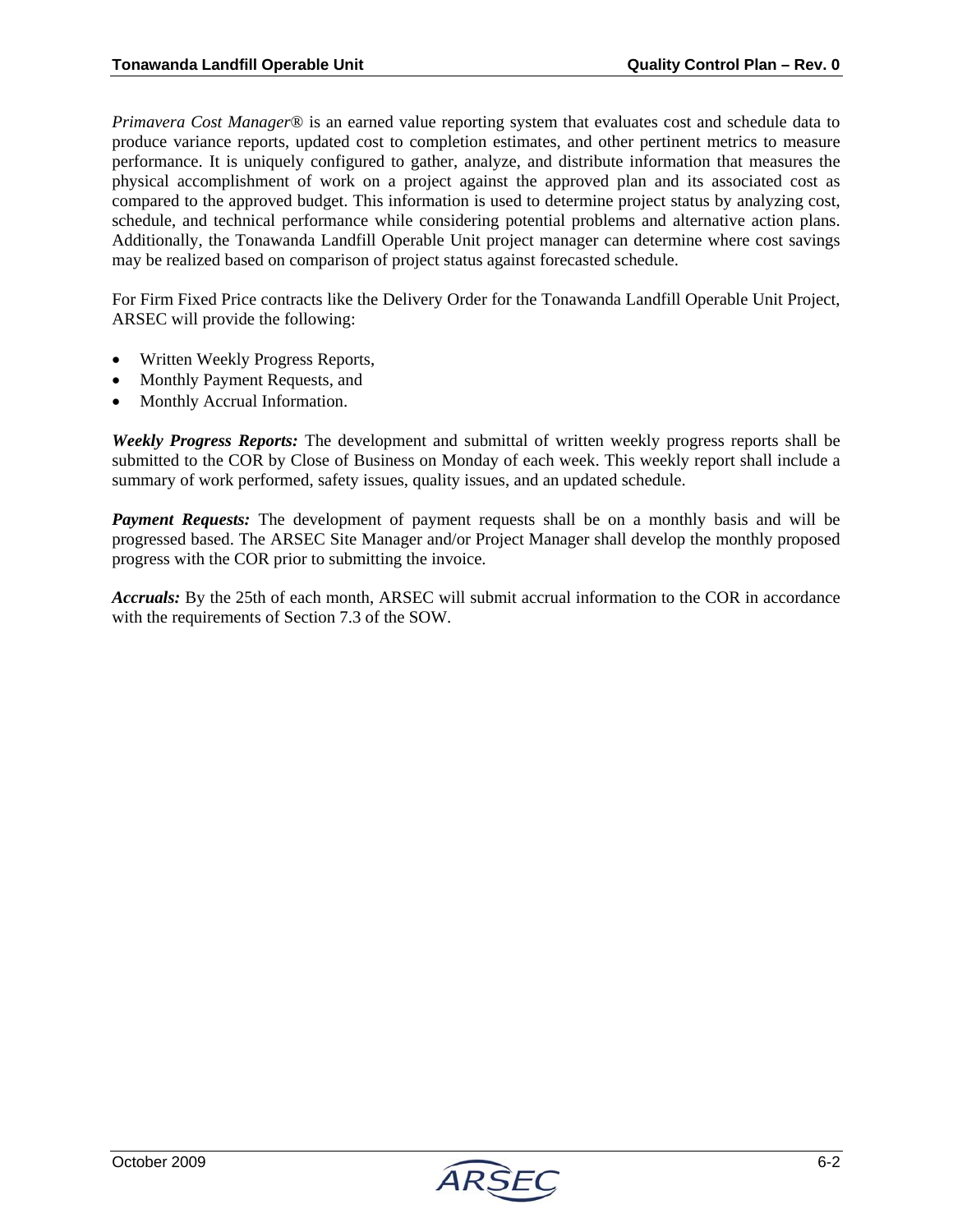### **7.0 COST ESTIMATE CONTROL AND REPORTING**

#### **SCHEDULING, COST CONTROL AND PERFORMANCE STATUS REPORTING**

The Project Team will use *MAS200, S2 Project Accounting, Timberline* estimating software, *Primavera P5* scheduling software, and *Primavera's Cost Manager* earned value reporting software. ARSEC's integrated *MAS200/S2* software to forecast cost to completion and schedule daily updates for the project lifecycle. Figure 7-1 shows the integration and flow of information throughout ARSEC's MIS in relationship to the USACE Resident Management System (RMS), even though this project is not required to utilize the USACE RMS for daily reporting.

The MIS is structured to provide the Project Manager and staff the best available method to enter data, track costs, and generate reports to manage reimbursable TOs such as the Tonawanda Landfill Operable Unit project that may change over the lifecycle of the contract. In addition, the system is configured to generate customized regulatory and technical progress reports to the COR, records of corrective actions or other project issues, and "estimates to complete" throughout project duration.

ARSEC's MIS was designed and is implemented on the project-level to satisfy a set of shared ARSEC and



**Figure 7-1. Electronic Integration of Project Status, Scheduling, and Performance Allows the Buffalo-USACE Real-Time Status and Clear Communication** 

USACE objectives regarding the effectiveness and efficiency with which TOs are managed.

*Schedule Reporting:* ARSEC utilizes *P6* scheduling software to time phase resources and activities and to perform a wide variety of schedule analysis for cost reimbursable contracts. This integrated software allows the Project Manager and other team members to update progress, analyze resource utilization, and review budgeted cost information, which will aide in effectively tracking and managing the Tonawanda Landfill Operable Unit project TO. The Project Manager, with the project scheduler, will oversee the input of the WBS into the initial project schedule in *P5* and will update the schedule status throughout the performance of the TO*.* The *P5* resource loaded schedule is integrated directly to the *MAS200/S2* financial system via the *Primavera Cost Manager*® software program. The integrated program enables the Project Manager to access timely and accurate cost, man-hour, and progress information for each element of the Tonawanda Landfill Operable Unit project as defined on the schedule. Furthermore, the cost-loaded schedule is uploaded to the USACE QMS and the RMS via standard data exchange format, allowing a seamless integration with USACE information management systems.

*Cost Control and Performance Status Reporting:* Weekly project planning is the most crucial aspect to achieving schedule and budget compliance during project execution of cost-reimbursable contracts. The previous week's work is reviewed and evaluated to ensure it has been performed according to specifications, within budget and completed within the scheduled time frame. Corrective actions are prescribed and implemented for any deviations from quality, cost or schedule identified. Look Ahead Reports are also reviewed from quality, cost and schedule standpoints, to ensure the team has identified the appropriate specifications and technical requirements. Additionally, the resources and schedule budgeted for these activities are reviewed so the project team understands these constraints.

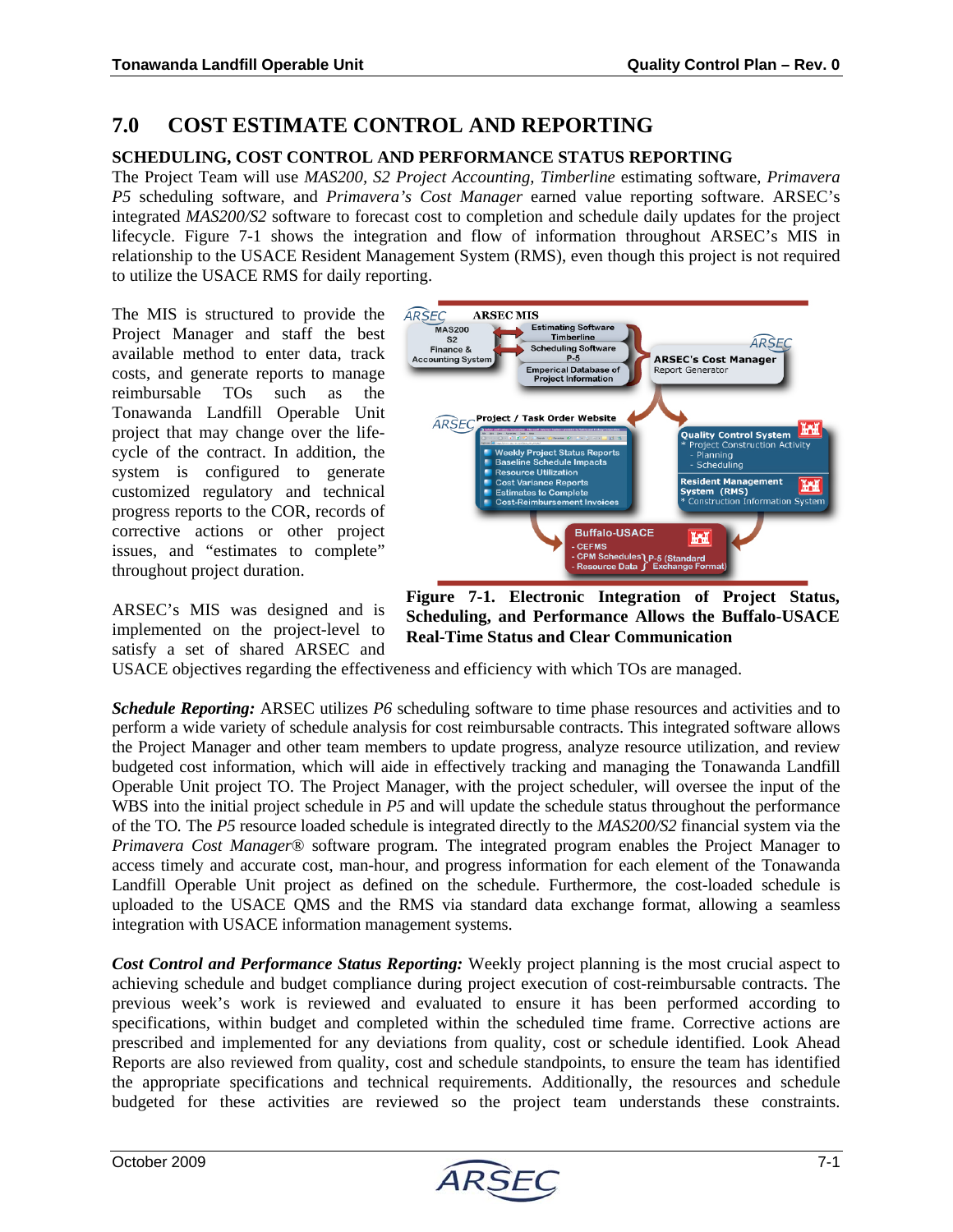# **8.0 COMMUNICATIONS**

Communication within each project team and support personnel is critical to the success of this project and is recognized by the ARSEC Team as a function that involves considerable risk if communication channels are not formalized and defined prior to project start. The PM is responsible for integrating our management approach for this contract.

The PM directs the field effort through constant communication with the technicians in addition to interaction directly with support personnel from QC, ES&H, Project Controls, and Engineering to integrate these functions into all phases of the project. To ensure operational independence, the CQCSM and S&H representative report directly to the ARSEC President. Table 8-1 describes various meetings that will be held to foster communication within the team and between the team and USACE.

| <b>Meeting</b>          | <b>Frequency</b>                               | Lead           | Participants*                        | <b>Purpose</b>                                                                                       |  |  |  |  |
|-------------------------|------------------------------------------------|----------------|--------------------------------------|------------------------------------------------------------------------------------------------------|--|--|--|--|
| POD/Tailgate<br>Safety  | Daily<br>(at work start)                       | PM and<br>ES&H | All on-site staff $\&$ subs          | • Review planned activities<br>• Solicit worker feedback<br>• Hazard mitigation<br>• Lessons learned |  |  |  |  |
| <b>Status</b><br>Review | Daily<br>(at work end)                         | <b>PM</b>      | Management Staff                     | • Review day's activities<br>• Determine next day's activities<br>• Update cost and schedule info    |  |  |  |  |
| Internal<br>Progress    | Weekly                                         | <b>PM</b>      | Management Staff                     | • Review cost and schedule<br>• Make necessary adjustments                                           |  |  |  |  |
| Progress                | Weekly                                         | <b>PM</b>      | <b>USACE</b>                         | • Status report<br>• Address issues/concerns<br>• Solicit feedback from USACE                        |  |  |  |  |
| Corporate<br>Review     | Monthly                                        | <b>PM</b>      | CEO, Corporate CQCM,<br>ES&H Manager | • Cost and schedule update<br>• Management assessment<br>• Review QC and ES&H issues                 |  |  |  |  |
|                         | $*USACE$ is invited to attend any/all meetings |                |                                      |                                                                                                      |  |  |  |  |

**Table 8-1. Frequent Intra- and Inter-team Meetings Will Foster Communication** 

The PM communicates daily with project team staff through the daily toolbox meetings and the COR to discuss overall performance, technical issues, safety concerns and goals for that day. In addition, the PM will serve as ARSEC Team's authorized supervisor for technical and administrative performance as well as the single POC between the ARSEC Team and the COR in the field.

Weekly project planning is the most crucial aspect to achieving schedule and budget compliance during project execution where the PM and COR convene with appropriate project technical and support personnel and subcontractors to evaluate project schedule progress and budget information. The previous week's work is reviewed and evaluated to ensure it has been performed according to specifications, within budget and completed within the scheduled time frame. Corrective actions are prescribed and implemented for any deviations from quality, cost or schedule identified. Upcoming activities are also reviewed from quality, cost and schedule standpoints, to ensure the team has identified the appropriate specifications and technical requirements. Additionally, the resources and schedule budgeted for these activities are reviewed so the project team understands these constraints.

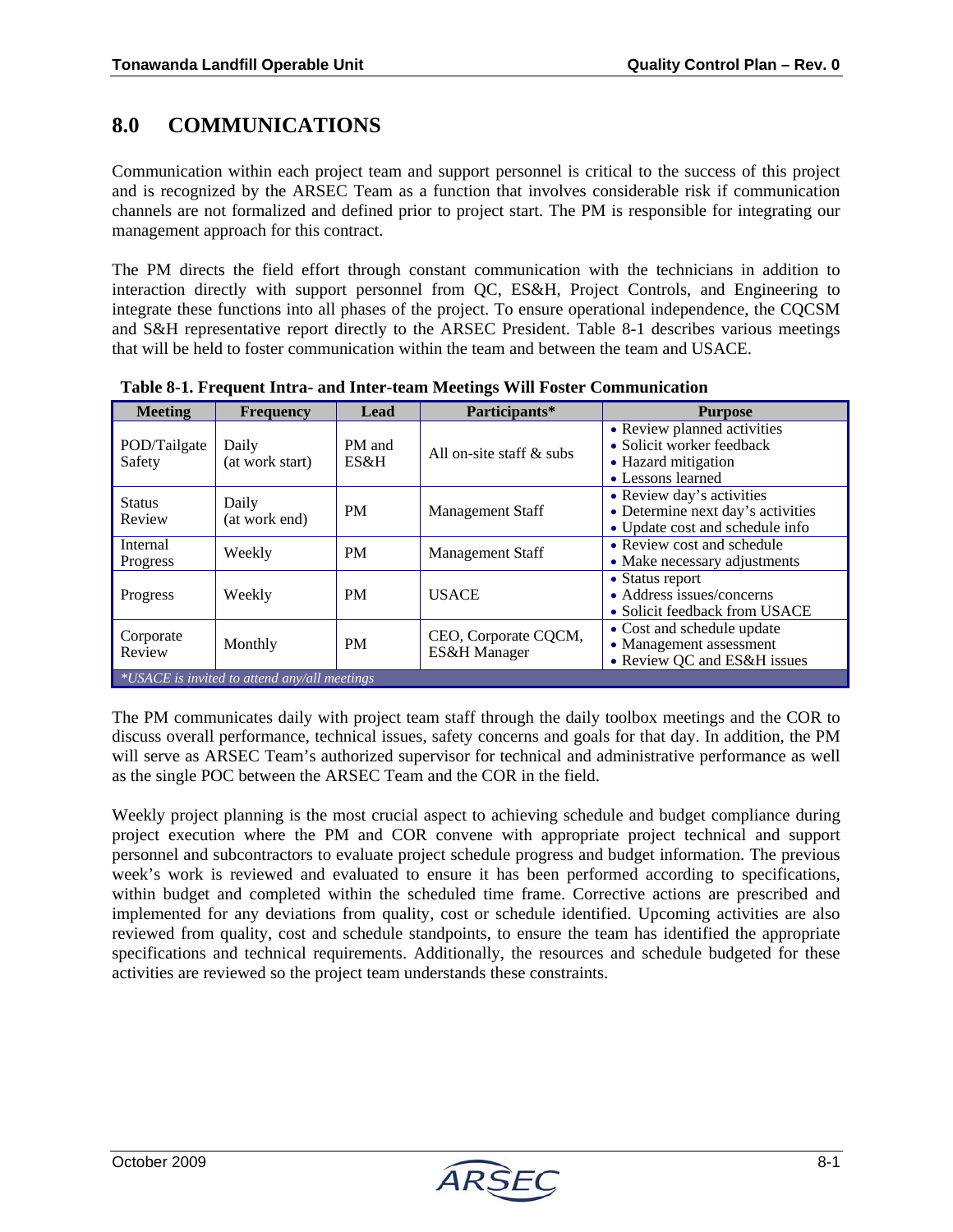## **9.0 PROJECT TEAM**

Table 9-1 on the following page represents ARSEC's key team members, their level of knowledge, experience, and professional standing, who will support the Tonawanda Landfill Operable Unit project.

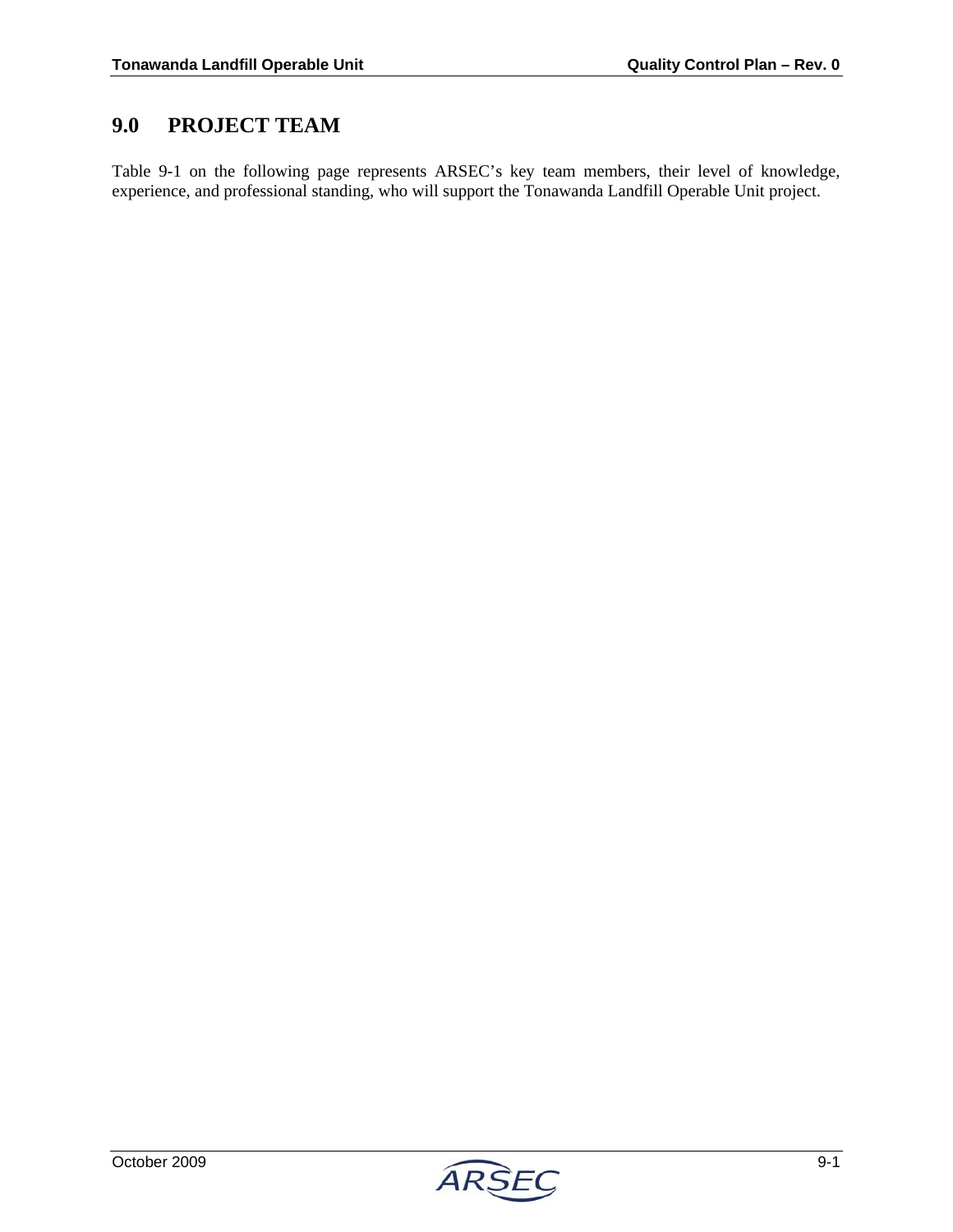| Table 9-1. Summary Chart of Key Personnel                                                         |                                                                                                               |                    |                         |                |                       |                   |             |              |                          |                      |                              |                                  |                                    |                            |                                 |                |                |                 | Individual Years of Experience Relative to the Scope of Work |      |                                                   |                         |                       |                                   |              |                             |                  |                           |                         |                                        |                                      |                                       |                                                                  |                         |
|---------------------------------------------------------------------------------------------------|---------------------------------------------------------------------------------------------------------------|--------------------|-------------------------|----------------|-----------------------|-------------------|-------------|--------------|--------------------------|----------------------|------------------------------|----------------------------------|------------------------------------|----------------------------|---------------------------------|----------------|----------------|-----------------|--------------------------------------------------------------|------|---------------------------------------------------|-------------------------|-----------------------|-----------------------------------|--------------|-----------------------------|------------------|---------------------------|-------------------------|----------------------------------------|--------------------------------------|---------------------------------------|------------------------------------------------------------------|-------------------------|
| <b>Qualifications/Certifications</b>                                                              |                                                                                                               |                    |                         |                |                       |                   |             |              |                          |                      | <b>Radioactive Materials</b> |                                  |                                    |                            |                                 |                |                |                 |                                                              |      |                                                   |                         |                       | <b>Studies and</b><br>Evaluations |              | <b>Field Activities</b>     |                  |                           |                         | Surveys/<br>Mapping                    |                                      |                                       |                                                                  |                         |
| <b>Key Personnel</b><br><sup>*</sup> Name<br>Proposed Role<br>Degree<br>Certification<br>Licenses | $\widehat{\textcircled{\small{0}}}$<br>Sub<br>$\overleftarrow{\mathrm{o}}$<br>$\widehat{\mathbb{E}}$<br>Prime | <b>Total Years</b> | Position<br>In Proposed | ARSEC<br>With. | <b>FUSRAP</b><br>With | Superfund<br>With | NLH<br>With | Rad<br>With  | With USACE               | ed)<br>Other<br>With | Rad Testing/Technology       | <b>Surveys</b><br><b>MARSSIM</b> | <b>Closeout Procedures</b><br>Site | Survey<br>Status:<br>Final | Management<br><b>HTRW Waste</b> | Rad Modeling   | CQM            | Data Management | Regulatory Compliance<br>Εnν.                                | ES&H | Decontamination and<br>Decommissioning Procedures | Env. Monitoring Systems | Dose/Risk Assessments | Assessments<br>Env./Eco.          | <b>DCGLS</b> | Permitting<br>Environmental | GPS/GIS          | Sampling<br>Media<br>Env. | Sampling<br><b>HTRW</b> | <b>Surveys</b><br>Radiological Release | <b>Surveys</b><br><b>Topographic</b> | <b>Surveys</b><br>Monitoring/Baseline | st Reimbursable<br>Contracts<br>Fixed Price<br>Contracts<br>Cost | <b>TOs</b><br>Performed |
| Project Manager<br>MBA, BS Chem.<br>Engr.                                                         | P                                                                                                             | 30                 | 18                      | 2              | 10                    | 28                | 25          | 12           | 15 25                    |                      | 25                           | 3                                |                                    | 8                          |                                 | 25             | $\overline{4}$ | 25              | 25                                                           | 25   | 13                                                | 25                      | 8                     | 8                                 | 8            |                             | $\sim$           | 13                        | 25                      | 25                                     | 13                                   | 25                                    |                                                                  | $>25$ > 25              |
| Principal/PM<br><b>BS</b><br><b>OSHT: NRRPT</b><br>NELAP <ny, pa=""></ny,>                        | P                                                                                                             | 21                 | 15 13                   |                | 3                     | 10                | 20          | 21           |                          | 9 15                 | 15                           | 9                                | 5                                  | $\overline{9}$             | 15                              | 9              |                | 15              | 15                                                           | 15   | 15                                                | 15                      | 15                    | 10                                | 9            | 15                          | 10               | 15                        | $15 -$                  | 15                                     | 10                                   | 13                                    | $>25$                                                            | $\mid$ >25              |
| Corporate CQCM<br><b>BS, Metallurgical</b><br>Engineering<br>Technology                           | P                                                                                                             | 25                 | 15                      | $\mathbf{1}$   | 3                     | 3                 | 8           | 20           | 3                        | 3                    | 8                            | $\overline{2}$                   | 5                                  | $\overline{2}$             | 17                              | $\overline{2}$ | 2.5            | 14              | 17                                                           | 17   | 20                                                | 14                      |                       |                                   |              |                             |                  | 14                        | 14                      | 3                                      |                                      |                                       | 10                                                               | 10                      |
| $\overline{\phantom{a}}$<br>CQCSM<br><b>CQM</b>                                                   | P                                                                                                             | 27                 | 3                       | $\overline{2}$ | 12                    | 15                | 15          | 15           | $\blacksquare$           | 12                   |                              |                                  | 15                                 | 15                         | 15                              | 15             | 15             | 15              | 20                                                           | 25   | 25                                                | 25                      | 15                    | 10                                | 10           | 17                          | 10 <sup>10</sup> | 25                        | 15                      | 20                                     |                                      |                                       |                                                                  | $>10$   $>10$           |
| <b>Project Geologist</b><br><b>MS/BS Geology</b>                                                  | P                                                                                                             | 19 19              |                         | 6              | 10                    | 19                | 19          | 19           |                          | 5 19                 |                              | 6                                | 19                                 | 6                          | 19                              |                | 5 <sup>5</sup> | 19              | 19                                                           | 15   | 19 <sup>°</sup>                                   | 19                      |                       | 19                                |              | 19                          | 10 <sup>1</sup>  | 19                        | 19                      | $\sim$                                 |                                      | 19                                    |                                                                  | $>10$ > 10              |
| Andy Lombardo<br>Project CHP<br><b>Radiation Health</b><br><b>NRRPT</b>                           | P                                                                                                             | 27                 | 20                      | $\overline{2}$ | 6                     | 8                 | 8           | 27           | $\overline{\phantom{a}}$ | 25                   | 25                           | 9                                | 10                                 | 10                         | ٠                               | 25             | 4              | 25              | 25                                                           | 25   | 10 <sup>°</sup>                                   | 25                      | 15                    | 8                                 | 8            |                             | $\overline{2}$   | $\overline{7}$            | 25                      | 25                                     | $\overline{7}$                       | 25                                    | $>25$                                                            | $>25$                   |
| CHP<br>Site RSO                                                                                   | P                                                                                                             | 27                 | 23                      | 16             | 2                     | 5                 | 17          | 27           | $\blacksquare$           | 27                   | 27                           | 8                                | 15                                 | 15                         | 20                              | 25             | 15             | 27              | 27                                                           | 27   | 25                                                | 25                      | 16                    | 24                                | 8            | 16                          | $\overline{5}$   | 26                        | 26                      | 26                                     |                                      | 16                                    | 3                                                                | $>25$                   |
| QMS<br><b>SSHO and Site</b><br>Superintendent                                                     | P                                                                                                             | 13 13              |                         | $\mathbf{1}$   |                       | 13                | 13          | $\mathbf{1}$ | 9                        | 13                   |                              |                                  | 13                                 |                            | 13                              |                | 9              | 8               | 13                                                           | 13   |                                                   | 13                      |                       | 9                                 |              | 8                           |                  | 13                        | 13                      |                                        | 20                                   | 13                                    | 16                                                               | $>25$                   |

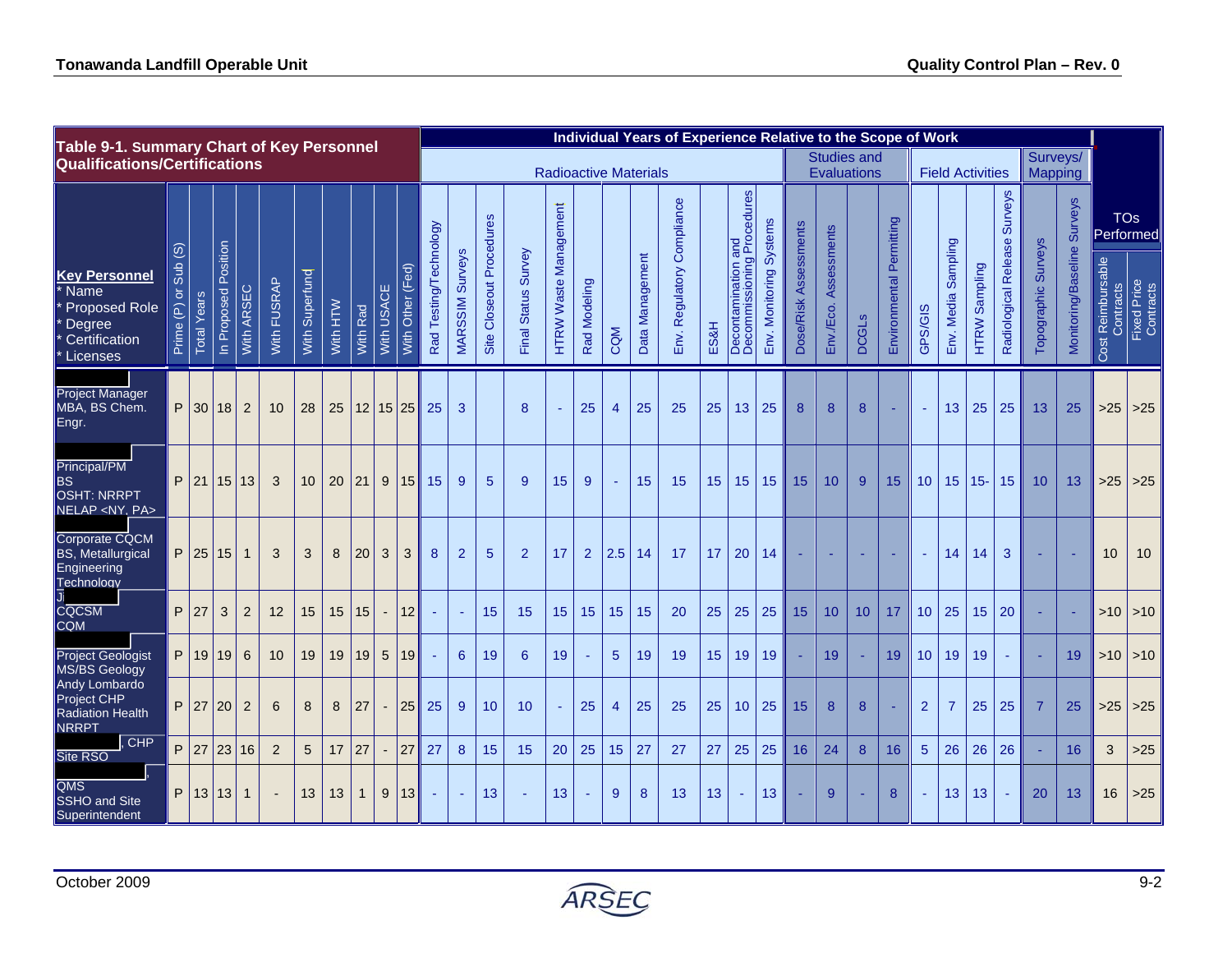### **10.0 INDEPENDENT TECHNICAL REVIEW**

ARSEC will conduct an Independent Technical Review (ITR) of the Tonawanda Landfill Operable Unit Project consistent with USACE ER-1110-1-12, *Quality Management* and in accordance with ARSEC-Q-22, *Independent Technical Review*. Reviews will be identified in the project schedule and assigned to personnel not involved in the day-to-day production of a project/product.

An ITR will be established for a project/product based on the scope, complexity, risk and cost of the project/product. The primary objectives of the ITR will be to ensure:

- The project meets the customer's scope, intent and quality objectives.
- Formulation and evaluation of alternatives are consistent with applicable regulations and guidance.
- Concepts and project costs are valid.
- Relevant engineering and scientific disciplines have been effectively integrated.
- Appropriate computer models and methods of analysis were used and basic assumptions are valid and used for the intended purpose.
- The source, amount, and level of detail of the data used in the analysis are appropriate for the complexity of the project.
- The project complies with USACE and ARSEC accepted practices.
- Content is sufficiently complete for the applicable phase of the project.
- Project documentation is appropriate and adequate for the project phase.

ARSEC-Q-22 includes requirements for ITR team membership, ITR team and project team relationship, informal in-process reviews, formal final reviews, and the process for disposition of review comments. Upon completion of each review, the ITR leader will complete a statement of technical review for final products and documents. The certification will attest to compliant resolution of all issues raised by the ITR team.

A typical detailed ITR Checklist can be found on the next page.

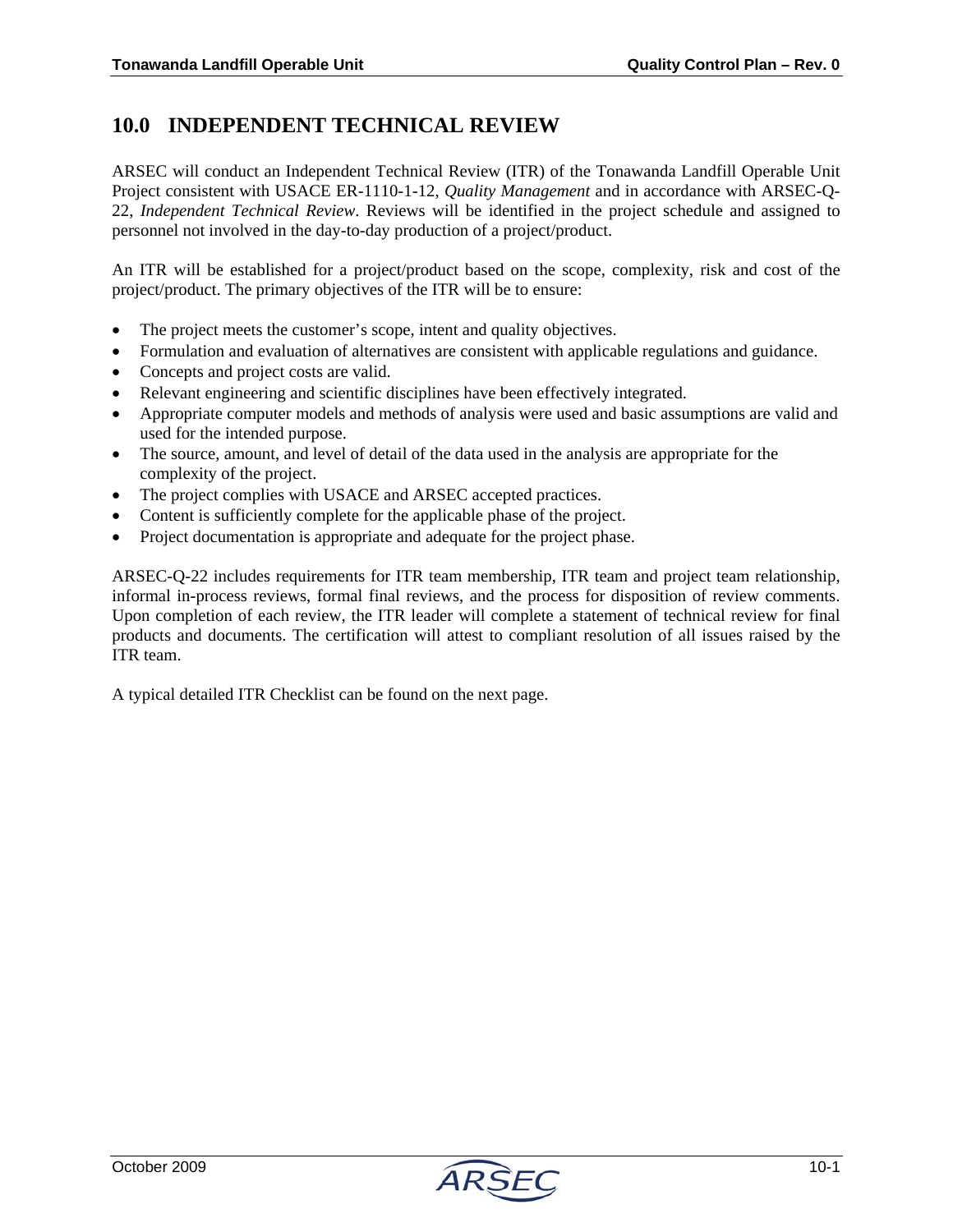### **ITR Checklist**

| <b>Project Number:</b><br><b>ITR Number:</b>                                                                                                                                                                                               |                                    |                                         |                                |  |  |  |  |  |  |  |  |
|--------------------------------------------------------------------------------------------------------------------------------------------------------------------------------------------------------------------------------------------|------------------------------------|-----------------------------------------|--------------------------------|--|--|--|--|--|--|--|--|
| Applicable Definable Feature of Work:                                                                                                                                                                                                      | Schedule ID:                       |                                         |                                |  |  |  |  |  |  |  |  |
| Submittal? $Y \square N \square$ : If yes, title:                                                                                                                                                                                          | In-Process Review $\Box$           | Final Review $\Box$                     |                                |  |  |  |  |  |  |  |  |
| ITR Team Leader: Indicate whether the criterion was met by checking Yes or No. If the criterion is not met,<br>note in Remarks/Issues section.                                                                                             |                                    |                                         |                                |  |  |  |  |  |  |  |  |
| <b>Review Criteria:</b>                                                                                                                                                                                                                    | <b>Results of</b><br><b>Review</b> | <b>Initial of</b><br><b>ITR</b><br>Lead | <b>Date</b><br><b>Reviewed</b> |  |  |  |  |  |  |  |  |
| 1. Project or product meets customer's scope, intent, and quality<br>objectives.                                                                                                                                                           |                                    | $Y \square N \square NA \square$        |                                |  |  |  |  |  |  |  |  |
| 2. Formulation or evaluation of alternatives is consistent with<br>applicable regulations and guidance.                                                                                                                                    |                                    | $Y \square N \square NA \square$        |                                |  |  |  |  |  |  |  |  |
| 3. Concepts and project costs are valid.                                                                                                                                                                                                   | $Y \square N \square NA \square$   |                                         |                                |  |  |  |  |  |  |  |  |
| 4. Relevant engineering and scientific disciplines have been<br>effectively integrated.                                                                                                                                                    | $Y \square N \square NA \square$   |                                         |                                |  |  |  |  |  |  |  |  |
| 5. Computer models and methods of analysis were used and<br>basic assumptions were valid and used for the intended<br>purpose.                                                                                                             |                                    | $Y \square N \square NA \square$        |                                |  |  |  |  |  |  |  |  |
| 6. Source, amount, and level of detail of the data used in the<br>analysis were appropriate for the complexity of the project.                                                                                                             | $Y \square N \square NA \square$   |                                         |                                |  |  |  |  |  |  |  |  |
| 7. The project or product complies with USACE/ARSEC<br>approved SOPs.                                                                                                                                                                      | $Y \square N \square NA \square$   |                                         |                                |  |  |  |  |  |  |  |  |
| 8. Content is sufficiently complete for the applicable project<br>phase.                                                                                                                                                                   | $Y \square N \square NA \square$   |                                         |                                |  |  |  |  |  |  |  |  |
| 9. Project documentation is appropriate and adequate for the<br>project phase.                                                                                                                                                             |                                    | $Y \square N \square NA \square$        |                                |  |  |  |  |  |  |  |  |
| Remarks/Issues:                                                                                                                                                                                                                            |                                    |                                         |                                |  |  |  |  |  |  |  |  |
| I certify that this independent technical review was conducted in accordance with ARSEC-Q-22, Independent Technical<br>Review, and USACE approved practices. Resolution of identified issues has been achieved and documented accordingly. |                                    |                                         |                                |  |  |  |  |  |  |  |  |
| <b>ITR</b> Lead:                                                                                                                                                                                                                           | Signature:                         |                                         | Date:                          |  |  |  |  |  |  |  |  |
| Project Manager:                                                                                                                                                                                                                           | Signature:                         |                                         | Date:                          |  |  |  |  |  |  |  |  |

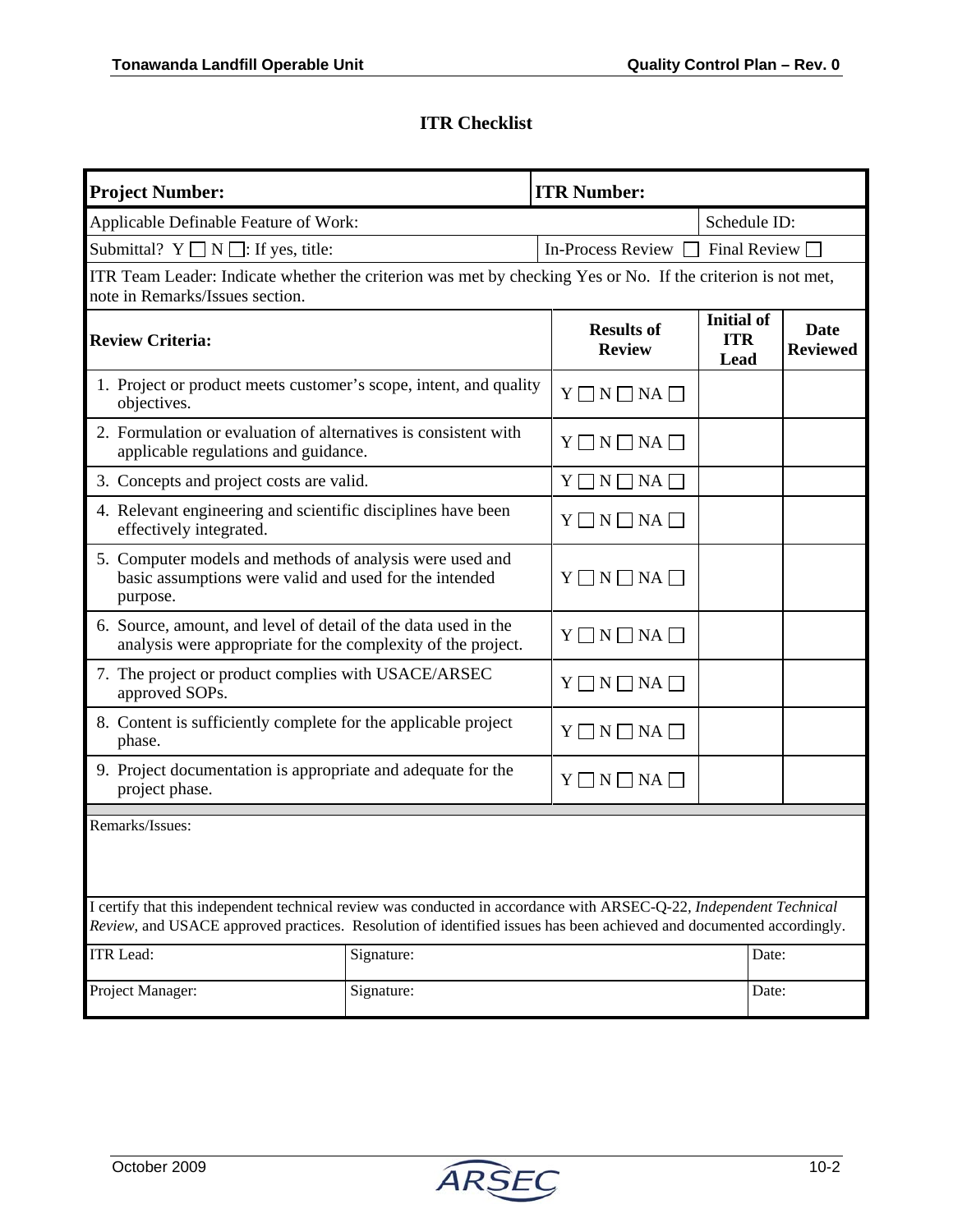### **11.0 Project Risks**

ARSEC recognizes that the Tonawanda Site's contaminants of concern (e.g., VOCs, pesticides, PAHs, and radionuclides) have special concerns with regard to worker exposure. See Table 11-1 for Tonawanda project risks. ARSEC provides the best employee protection available with regard to contaminants by applying innovative programs that protect employees, from administrative policies to the deployment of cutting edge personal protection equipment, as necessary. Further, employees that work in environments that present the potential for exposure to hazardous materials receive medical surveillance many times above what is required, such as Beryllium Lymphocyte Proliferation Exams, to provide the most protective working environments to our employees and all involved with project execution.

| Exposure -<br>VOC <sub>s</sub>              | Bore drilling and<br>associated movement<br>of track drill | Investigative derived<br>waste drumming<br>activities                           | Exposure -<br>pesticides | Risks identified during the<br>conduct of the initial<br>Visual Site Inspection |
|---------------------------------------------|------------------------------------------------------------|---------------------------------------------------------------------------------|--------------------------|---------------------------------------------------------------------------------|
| Exposure -<br>$\overline{\phantom{a}}$ PAHs | On-site transportation<br>of waste drums and<br>canisters  | Niagara Mohawk<br>Power Corp. power<br>transmission lines<br>and poles / towers | Underground<br>pipelines | Trimming and cutting<br>vegetation                                              |
| Exposure -<br>radionuclides                 | Cutting / tearing used<br>PPE to render<br>unusable        | Vegetation chipping                                                             |                          |                                                                                 |

#### **Table 11-1. Tonawanda Project Risks**

ARSEC has prepared a comprehensive Accident Prevention Plan / Site Safety and Health Plan (APP/SSHP) that addresses all safety plans/protocols/procedures that will be employed to ensure that potential risks are addressed and the work is conducted with Zero Accidents. A Radiation Safety Plan (RSP) is included as an attachment to the APP/SSHP. The APP/SSHP contains Activity Hazard Assessments (AHAs) for each planned work activity. The APP/SSHP also includes air monitoring plans, fugitive dust suppression procedures, noise monitoring, and decontamination procedures for the site. The APP/SSHP includes requirements for the Daily Tailgate Safety Meeting and delineates the ARSEC Hazardous Work Permit/Radiation Work Permit protocols and procedures. All of the safety documentation prepared for the Tonawanda Landfill Project is prepared in accordance with EM 385-1-1 and other pertinent regulations/guidance documents such as ER 385-1-92, UFGS-01 35 26, UFGS-01 35 29.13, OSHA 29 CFR 1926, OSHA 29 CFR 1910, OSHA 1910.120 and/or 1926.65, EM 385-1-80, 10 CFR Part 20, RCRA Subtitle C, and OAC 3701.

Emerging risks or anomalous conditions will be managed through the ARSEC Issue Management Procedure (ARSEC-Q-15). This procedure requires investigation and research of an issue until it is fully understood and sufficient corrective action is in place. Corrective actions are monitored and continually evaluated until the issue has been resolved.

#### *Other Risks*

Submittal delay – ARSEC recognizes that the development, review and acceptance of project submittals are a significant risk to the overall project schedule. Delays in the development and submittal of premobilization submittals will impact the mobilization schedule and require that field operational approaches be modified to maintain the ability to complete the project within the allotted timeframe. Similarly, delays in the development of the Final Project Report will impact the final completion of the project. ARSEC PM, with the support of corporate management of ARSEC member companies, will task project and non-project staff to develop and submit the required submittals. If delays are incurred,